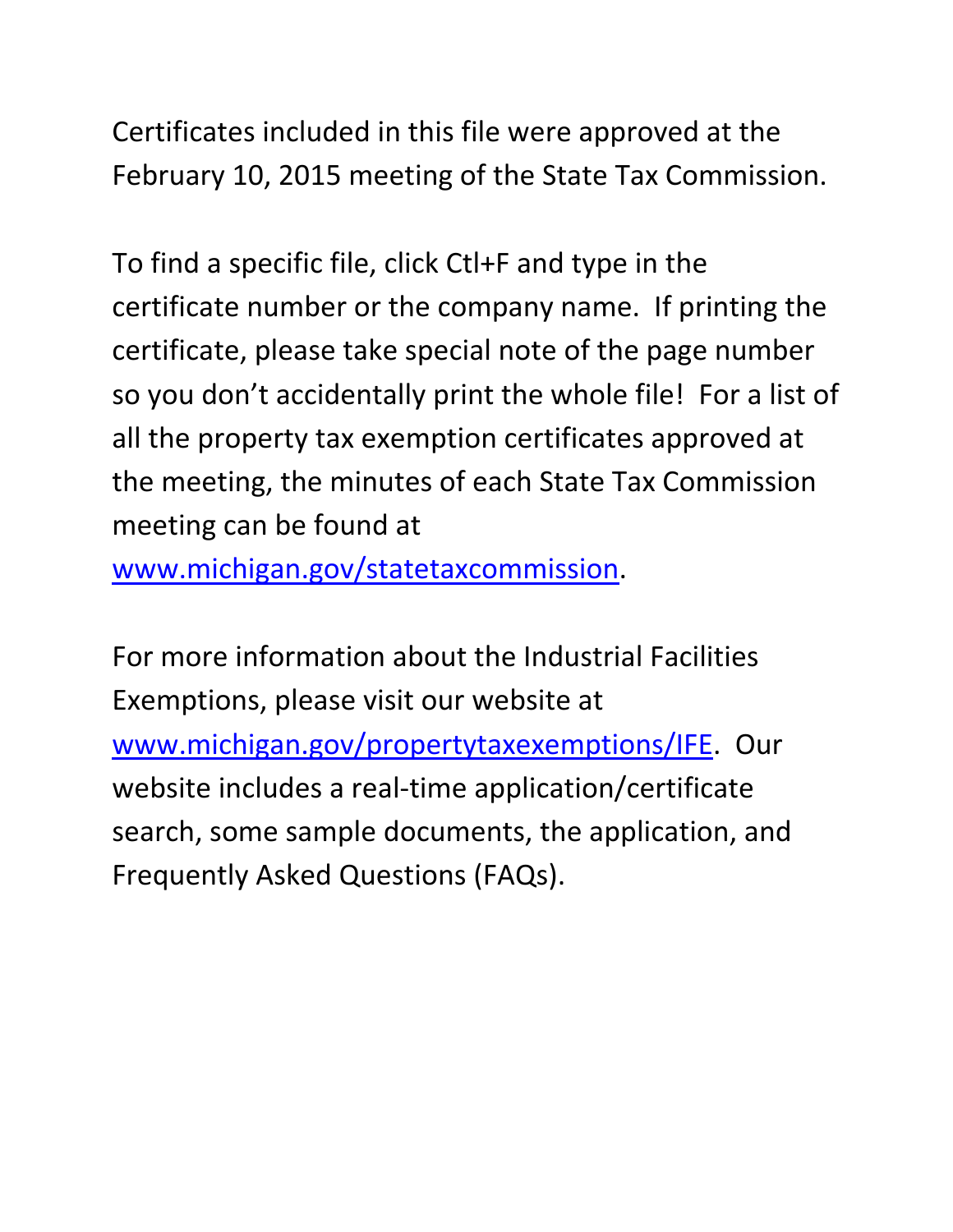

R. KEVIN CLINTON STATE TREASURER

February 18, 2015

Scott Trujillo Eberspaecher North America, Inc. 29101 Haggerty Road Novi, MI 48377

RICK SNYDER GOVERNOR

Dear Sir/Madam:

Pursuant to the requirements of Public Act 198 of 1974, as amended, the State Tax Commission (Commission) has issued an Industrial Facility Exemption Certificate numbered 2014-125, to Eberspaecher North America, Inc. located in City of Brighton, Livingston County. This certificate was issued at the February 10, 2015 meeting of the Commission and the investment amounts approved are as follows:

Real Property: \$20,000,000

Personal Property: \$31,000,000

The State Education Tax to be levied for this certificate is 6 mills.

In accordance with MCL 24.304, the local unit of government or applicant has sixty days from the date of this letter to request a hearing to correct an error contained in the enclosed certificate.

Notification of completion of this project shall be filed with the Commission within 30 days of project completion. Within 90 days of project completion, a report of final costs shall be filed with the assessing officer of the local unit and the Commission.

If you have further questions regarding the issuance of this industrial facility exemption certificate, please call 517-373-3302.

Sincerely,

Kelli-Sory

Kelli Sobel, Executive Director State Tax Commission

Enclosure cc: Colleen D. Barton, Assessor, City of Brighton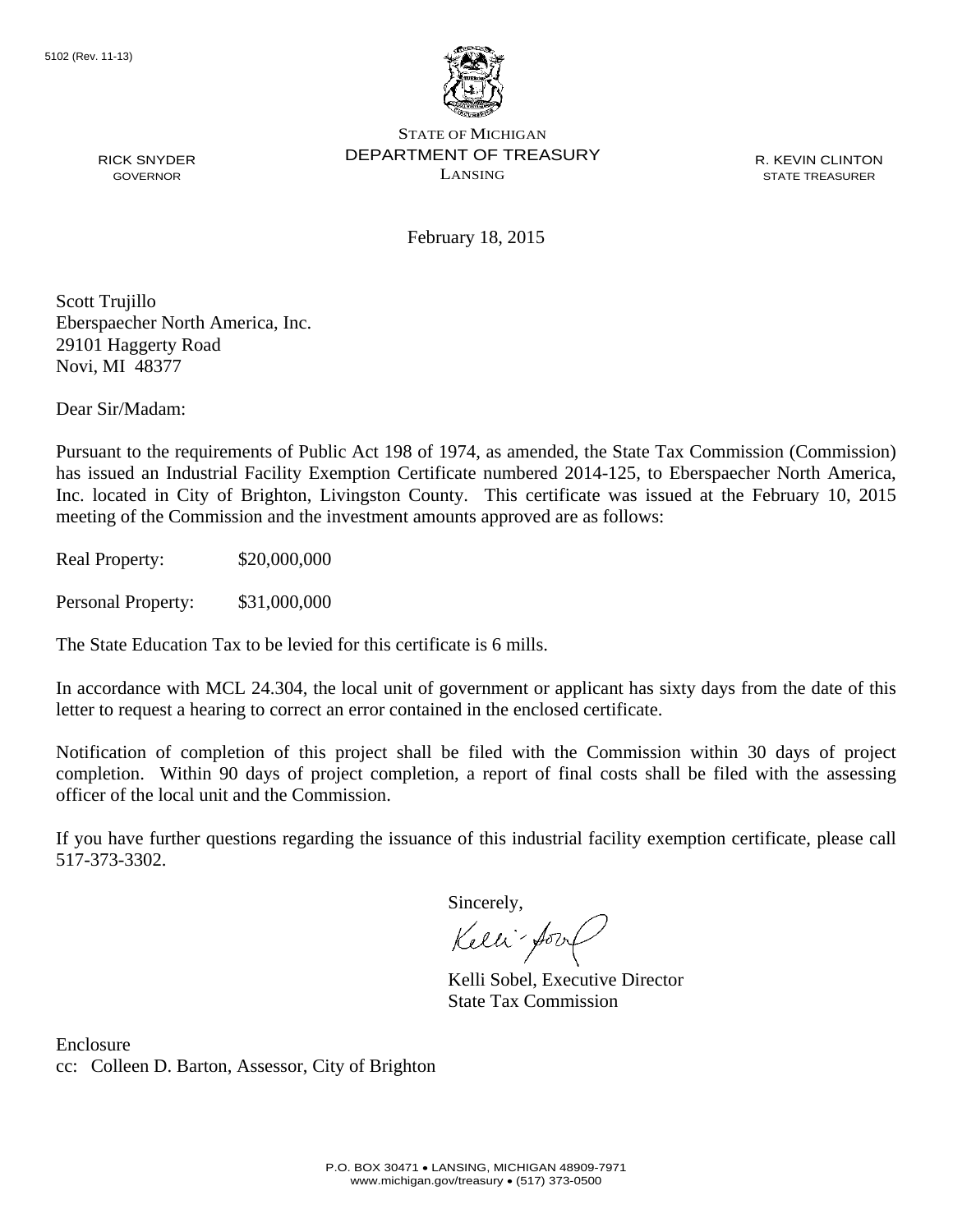New Certificate No. **2014-125**

Pursuant to the provisions of Public Act 198 of 1974, as amended, the State Tax Commission hereby finds that the industrial property, as described in the approved application, hereafter referred to as the industrial facility, owned or leased by Eberspaecher North America, Inc., and located at 2035 Charles H Orndorf, City of Brighton, County of Livingston, Michigan, within a Plant Rehabilitation or Industrial Development District, is intended for the construction or installation of new industrial property, and complies with Section 9 and other provisions of the act.

Therefore, as provided by MCL 207.551 to 207.572, inclusive, the State Tax Commission hereby certifies the industrial facility as a **new industrial facility.**

This certificate provides the authority for the assessor to exempt the industrial facility for which this Industrial Facilities Exemption Certificate is in effect, but not the land on which the facility is located, from ad valorem taxation. This certificate further provides the authority to levy a specific tax known as the Industrial Facilities Tax.

This certificate, unless revoked by order of the State Tax Commission as provided by Public Act 198 of 1974, as amended, shall remain in force for a period of **12** year(s) for real property and **7** year(s) for personal property**;** 

**Real property component: Beginning December 31, 2014, and ending December 30, 2026.** 

**The State Education Tax to be levied for the real property component of this certificate is 6 mills.**

**Personal property component: Beginning December 31, 2014, and ending December 30, 2021.** 

**The State Education Tax to be levied for the personal property component of this certificate is 6 mills, unless exempted by MCL 207.564(4) which was enacted with the creation of the Michigan Business Tax.\***

This Industrial Facilities Exemption Certificate is issued on **February 10, 2015**.

 $\mathcal{A}_{1} \cap \mathcal{L}_{2}$ 

Douglas B. Roberts, Chairperson A TRUE COPY  $\left\{\mathbb{S} \setminus \left\{\{\pm 1\}\}\right\}\right\}$  Douglas B. Roberts, Charles T.

the & Bureis Heather S. Burris

Heather S. Buris<br>Michigan Department of Treasury

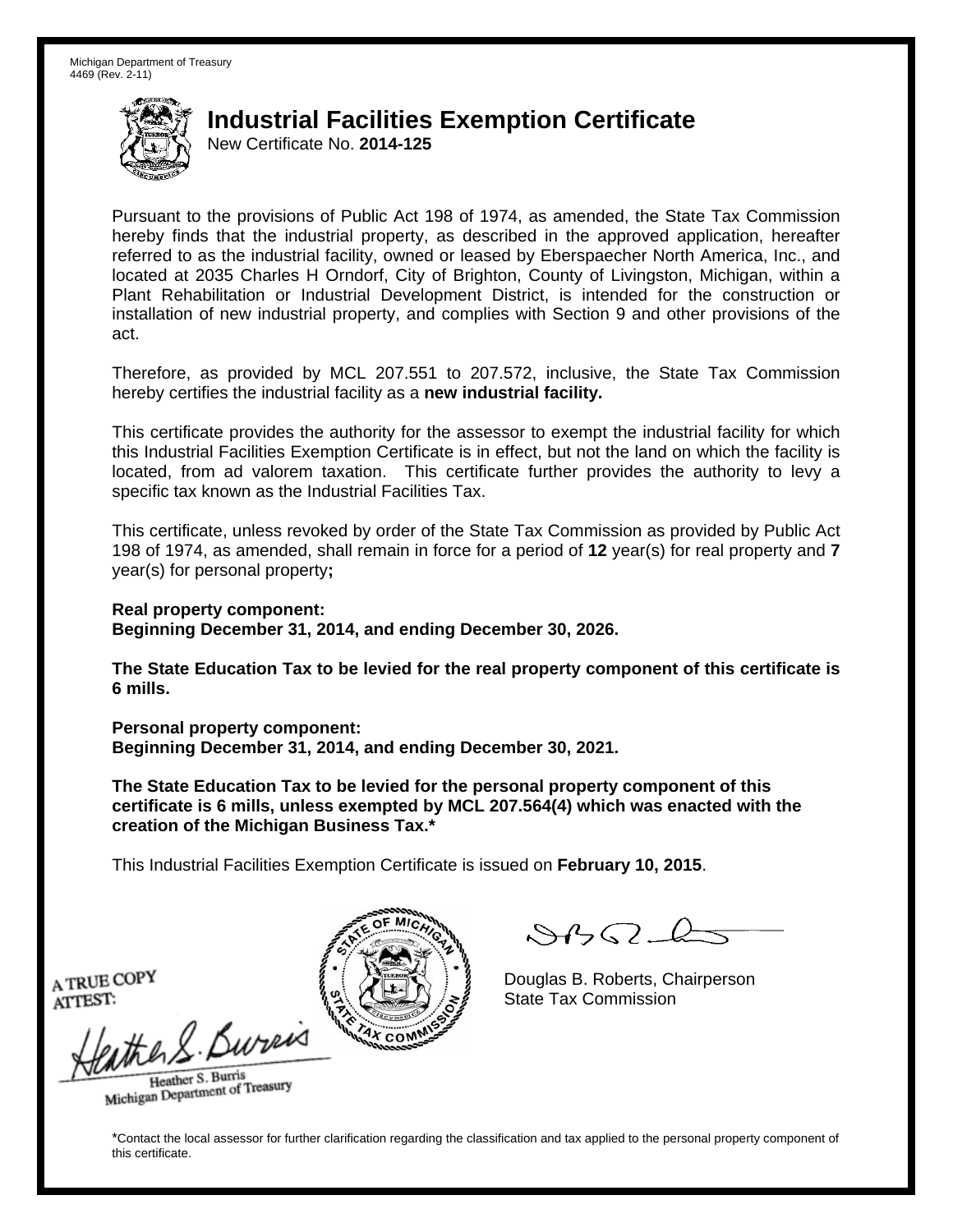

R. KEVIN CLINTON STATE TREASURER

February 18, 2015

Tim Zajac Mann + Hummel USA, Inc. 6400/6700 Sprinkle Road Portage, MI 49002

RICK SNYDER GOVERNOR

Dear Sir/Madam:

Pursuant to the requirements of Public Act 198 of 1974, as amended, the State Tax Commission (Commission) has issued an Industrial Facility Exemption Certificate numbered 2014-196, to Mann + Hummel USA, Inc. located in City of Portage, Kalamazoo County. This certificate was issued at the February 10, 2015 meeting of the Commission and the investment amounts approved are as follows:

Real Property: \$1,978,000

Personal Property: \$598,000

The State Education Tax to be levied for this certificate is 6 mills.

In accordance with MCL 24.304, the local unit of government or applicant has sixty days from the date of this letter to request a hearing to correct an error contained in the enclosed certificate.

Notification of completion of this project shall be filed with the Commission within 30 days of project completion. Within 90 days of project completion, a report of final costs shall be filed with the assessing officer of the local unit and the Commission.

If you have further questions regarding the issuance of this industrial facility exemption certificate, please call 517-373-3302.

Sincerely,

Kelli-Sory

Kelli Sobel, Executive Director State Tax Commission

Enclosure cc: James C. Bush, Assessor, City of Portage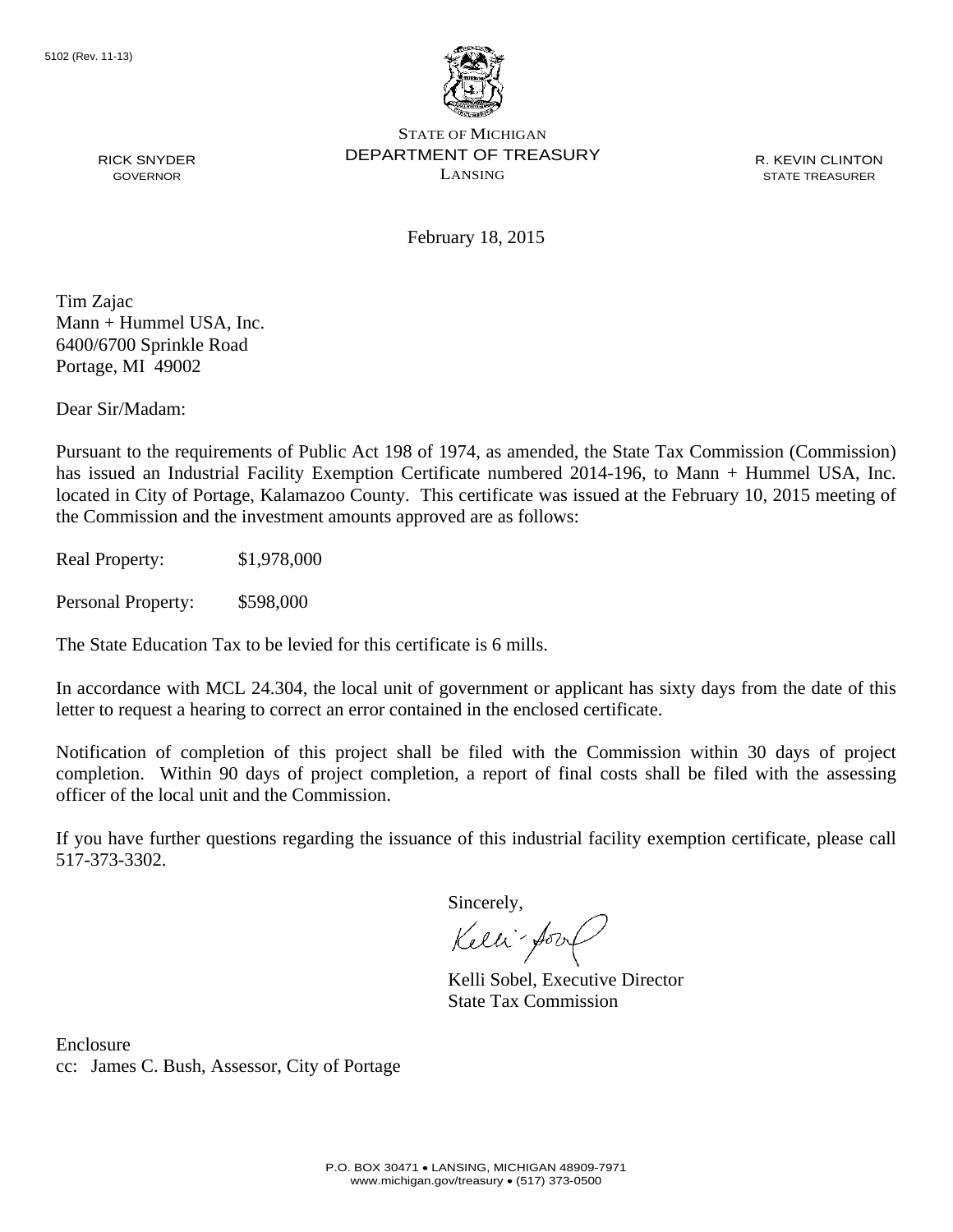New Certificate No. **2014-196**

Pursuant to the provisions of Public Act 198 of 1974, as amended, the State Tax Commission hereby finds that the industrial property, as described in the approved application, hereafter referred to as the industrial facility, owned or leased by Mann + Hummel USA, Inc., and located at 6400/6700 Sprinkle Road, City of Portage, County of Kalamazoo, Michigan, within a Plant Rehabilitation or Industrial Development District, is intended for the construction or installation of new industrial property, and complies with Section 9 and other provisions of the act.

Therefore, as provided by MCL 207.551 to 207.572, inclusive, the State Tax Commission hereby certifies the industrial facility as a **new industrial facility.**

This certificate provides the authority for the assessor to exempt the industrial facility for which this Industrial Facilities Exemption Certificate is in effect, but not the land on which the facility is located, from ad valorem taxation. This certificate further provides the authority to levy a specific tax known as the Industrial Facilities Tax.

This certificate, unless revoked by order of the State Tax Commission as provided by Public Act 198 of 1974, as amended, shall remain in force for a period of **9** year(s) for real property and **6** year(s) for personal property**;** 

**Real property component: Beginning December 31, 2014, and ending December 30, 2023.** 

**The State Education Tax to be levied for the real property component of this certificate is 6 mills.**

**Personal property component: Beginning December 31, 2014, and ending December 30, 2020.** 

**The State Education Tax to be levied for the personal property component of this certificate is 6 mills, unless exempted by MCL 207.564(4) which was enacted with the creation of the Michigan Business Tax.\***

This Industrial Facilities Exemption Certificate is issued on **February 10, 2015**.

 $\mathcal{S}4\mathcal{G}$ 

Douglas B. Roberts, Chairperson

Heather S. Burris Heather S. Buris<br>Michigan Department of Treasury

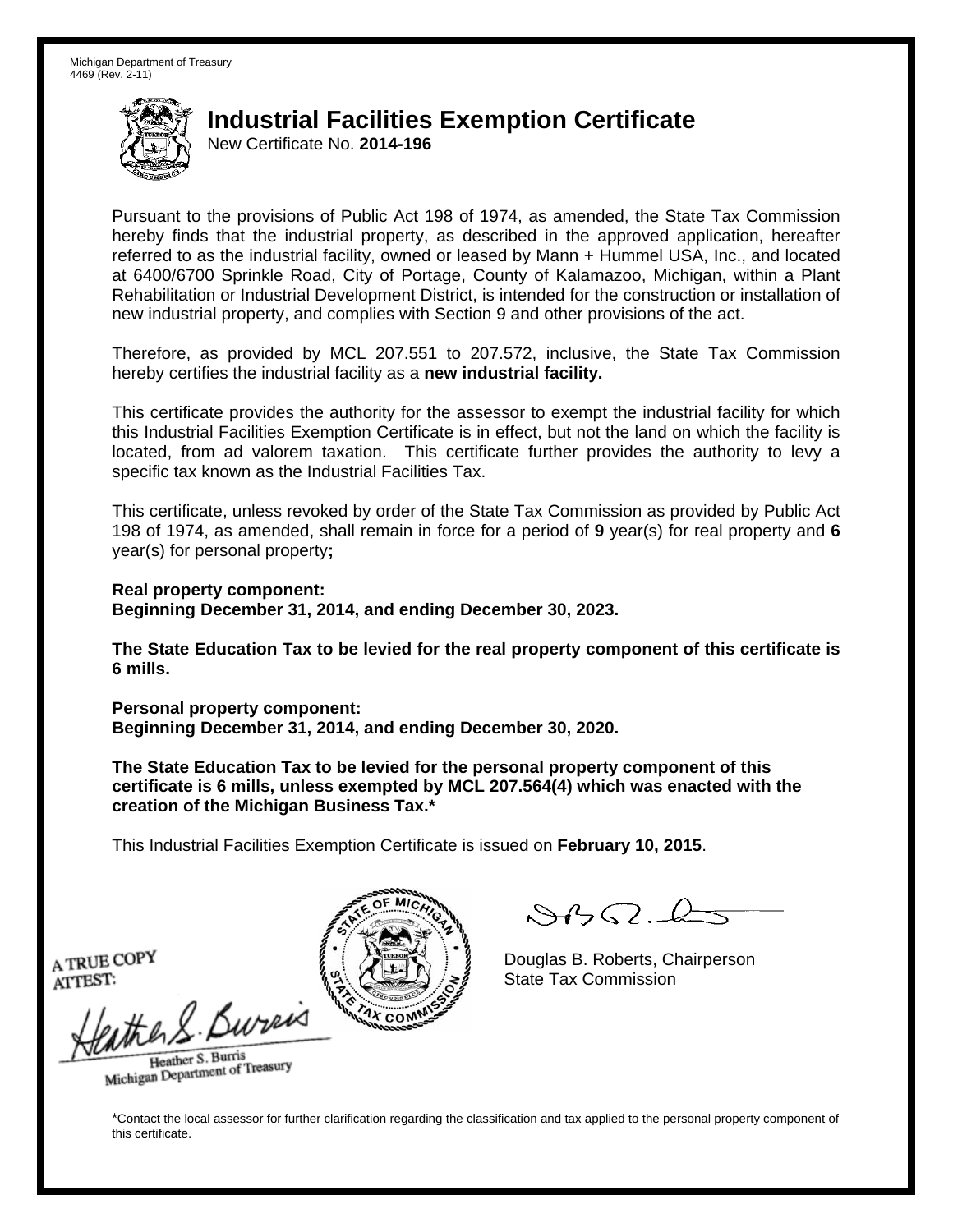

R. KEVIN CLINTON STATE TREASURER

February 18, 2015

Alan McTaggart Star of the West 222 North Verona Road Bad Axe, MI 48413

RICK SNYDER GOVERNOR

Dear Sir/Madam:

Pursuant to the requirements of Public Act 198 of 1974, as amended, the State Tax Commission (Commission) has issued an Industrial Facility Exemption Certificate numbered 2014-241, to Star of the West located in Bloomfield Township, Huron County. This certificate was issued at the February 10, 2015 meeting of the Commission and the investment amounts approved are as follows:

Real Property: \$1,005,000

Personal Property: \$1,925,176

The State Education Tax to be levied for this certificate is 6 mills.

In accordance with MCL 24.304, the local unit of government or applicant has sixty days from the date of this letter to request a hearing to correct an error contained in the enclosed certificate.

Notification of completion of this project shall be filed with the Commission within 30 days of project completion. Within 90 days of project completion, a report of final costs shall be filed with the assessing officer of the local unit and the Commission.

If you have further questions regarding the issuance of this industrial facility exemption certificate, please call 517-373-3302.

Sincerely,

Kelli-Sorr

Kelli Sobel, Executive Director State Tax Commission

Enclosure cc: Wade R. Mazure, Assessor, Bloomfield Township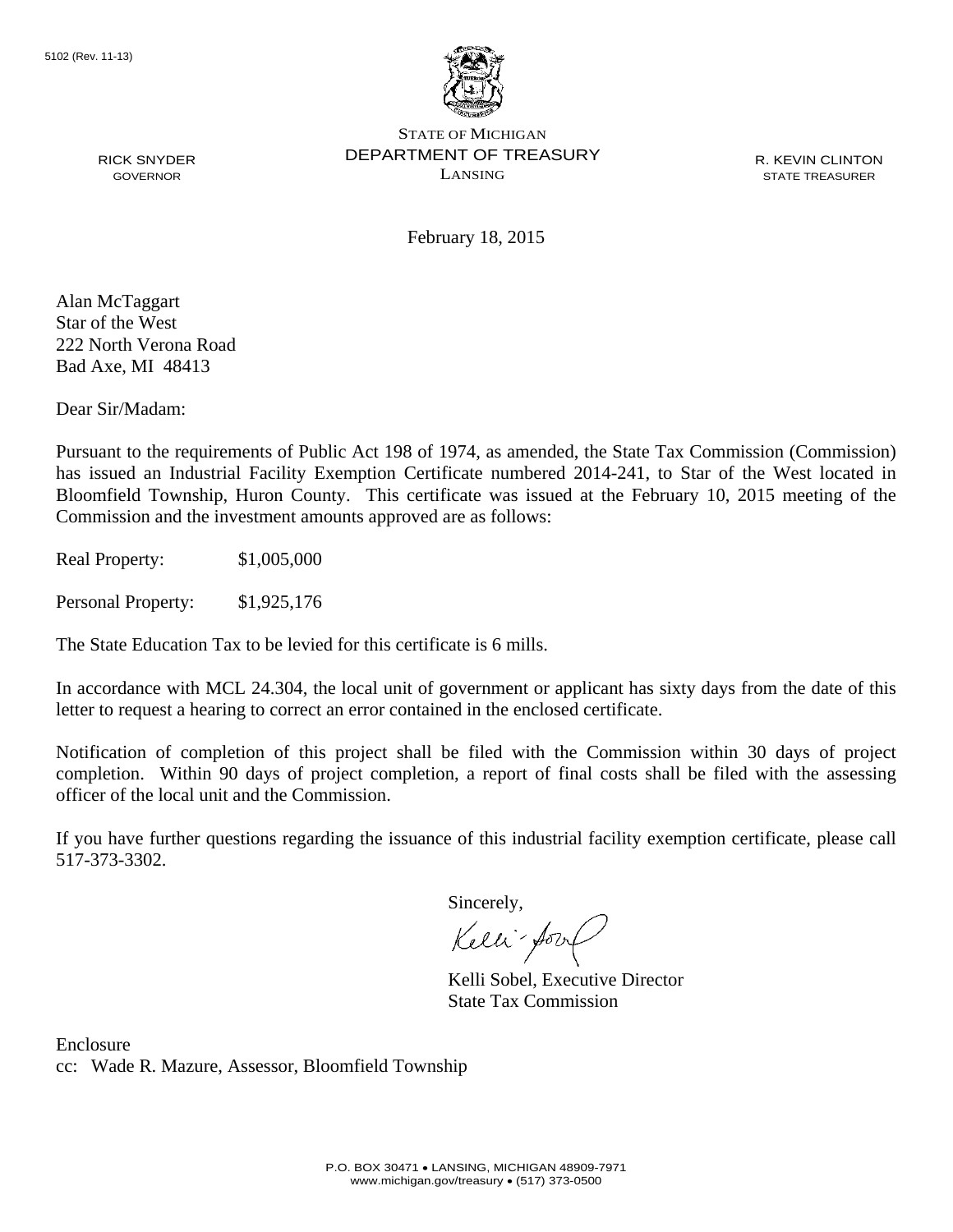New Certificate No. **2014-241**

Pursuant to the provisions of Public Act 198 of 1974, as amended, the State Tax Commission hereby finds that the industrial property, as described in the approved application, hereafter referred to as the industrial facility, owned or leased by Star of the West, and located at 222 North Verona Road, Bloomfield Township, County of Huron, Michigan, within a Plant Rehabilitation or Industrial Development District, is intended for the construction or installation of new industrial property, and complies with Section 9 and other provisions of the act.

Therefore, as provided by MCL 207.551 to 207.572, inclusive, the State Tax Commission hereby certifies the industrial facility as a **new industrial facility.**

This certificate provides the authority for the assessor to exempt the industrial facility for which this Industrial Facilities Exemption Certificate is in effect, but not the land on which the facility is located, from ad valorem taxation. This certificate further provides the authority to levy a specific tax known as the Industrial Facilities Tax.

This certificate, unless revoked by order of the State Tax Commission as provided by Public Act 198 of 1974, as amended, shall remain in force for a period of **12** year(s) for real property and **12** year(s) for personal property**;** 

**Real property component: Beginning December 31, 2014, and ending December 30, 2026.** 

**The State Education Tax to be levied for the real property component of this certificate is 6 mills.**

**Personal property component: Beginning December 31, 2014, and ending December 30, 2026.** 

**The State Education Tax to be levied for the personal property component of this certificate is 6 mills, unless exempted by MCL 207.564(4) which was enacted with the creation of the Michigan Business Tax.\***

This Industrial Facilities Exemption Certificate is issued on **February 10, 2015**.

 $\mathcal{S}4$ 

Douglas B. Roberts, Chairperson

Heather S. Burris Heather S. Buris<br>Michigan Department of Treasury

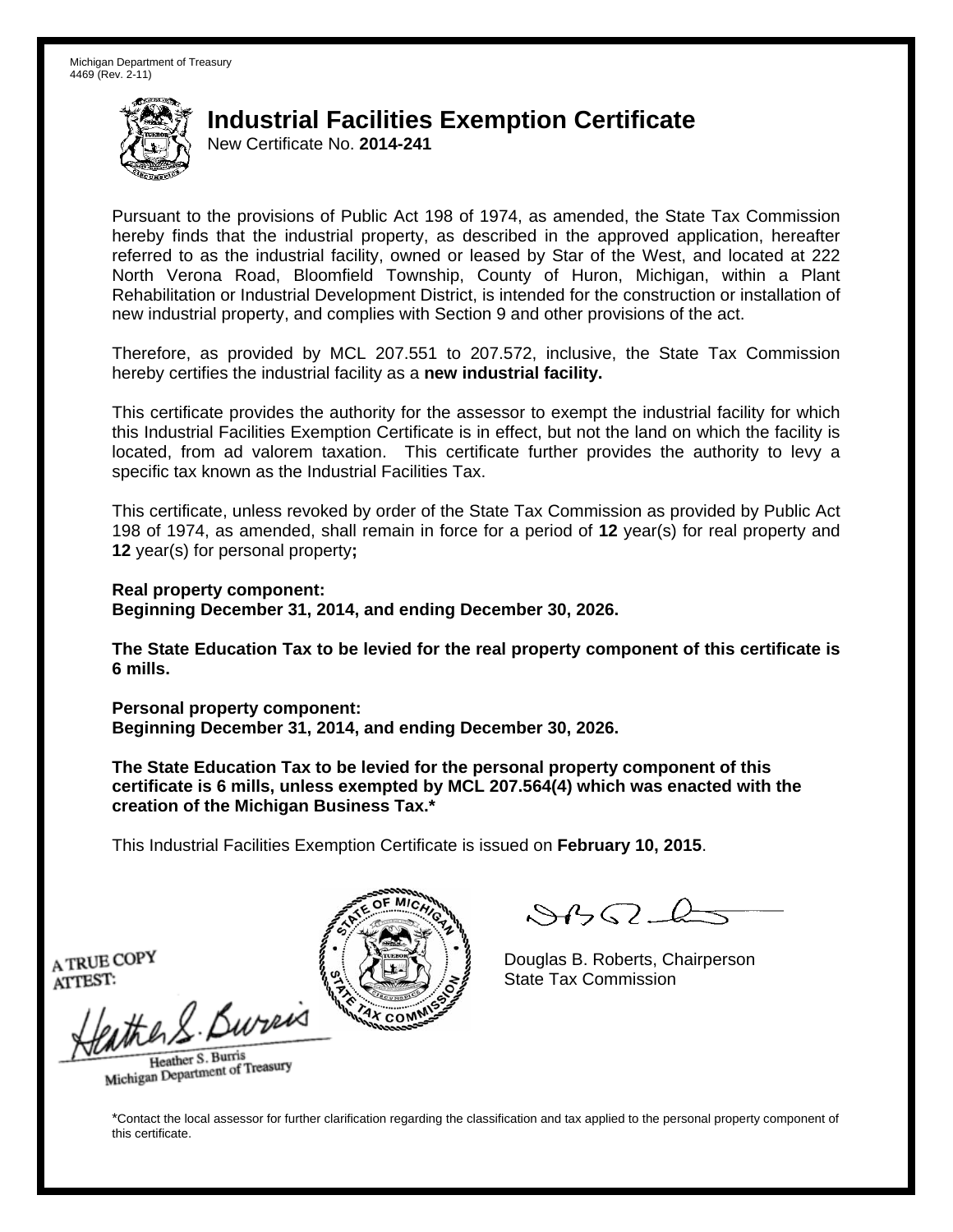

R. KEVIN CLINTON STATE TREASURER

February 18, 2015

William Rysdyk Request Foods, Inc. P.O. Box 2577 Holland, MI 49422-2577

RICK SNYDER GOVERNOR

Dear Sir/Madam:

Pursuant to the requirements of Public Act 198 of 1974, as amended, the State Tax Commission (Commission) has issued an Industrial Facility Exemption Certificate numbered 2015-004, to Request Foods, Inc. located in Holland Charter Township, Ottawa County. This certificate was issued at the February 10, 2015 meeting of the Commission and the investment amounts approved are as follows:

Real Property:  $$6,904$ 

Personal Property: \$897,804

The State Education Tax to be levied for this certificate is 6 mills.

In accordance with MCL 24.304, the local unit of government or applicant has sixty days from the date of this letter to request a hearing to correct an error contained in the enclosed certificate.

Notification of completion of this project shall be filed with the Commission within 30 days of project completion. Within 90 days of project completion, a report of final costs shall be filed with the assessing officer of the local unit and the Commission.

If you have further questions regarding the issuance of this industrial facility exemption certificate, please call 517-373-3302.

Sincerely,

Kelli-Sory

Kelli Sobel, Executive Director State Tax Commission

Enclosure cc: Howard J. Feyen, Assessor, Holland Charter Township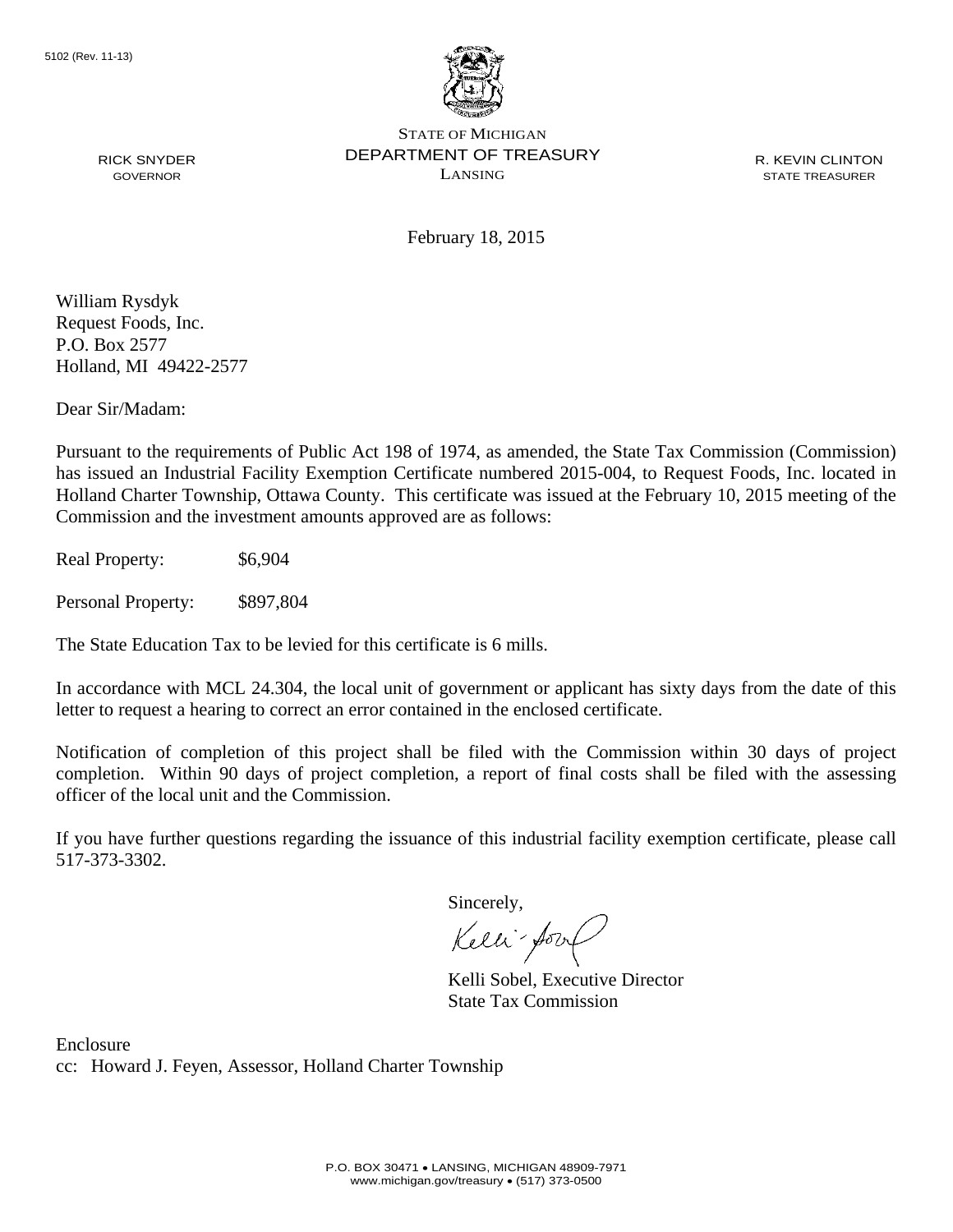New Certificate No. **2015-004**

Pursuant to the provisions of Public Act 198 of 1974, as amended, the State Tax Commission hereby finds that the industrial property, as described in the approved application, hereafter referred to as the industrial facility, owned or leased by Request Foods, Inc., and located at 3460 John F. Donnelly Drive, Holland Charter Township, County of Ottawa, Michigan, within a Plant Rehabilitation or Industrial Development District, is intended for the construction or installation of new industrial property, and complies with Section 9 and other provisions of the act.

Therefore, as provided by MCL 207.551 to 207.572, inclusive, the State Tax Commission hereby certifies the industrial facility as a **new industrial facility.**

This certificate provides the authority for the assessor to exempt the industrial facility for which this Industrial Facilities Exemption Certificate is in effect, but not the land on which the facility is located, from ad valorem taxation. This certificate further provides the authority to levy a specific tax known as the Industrial Facilities Tax.

This certificate, unless revoked by order of the State Tax Commission as provided by Public Act 198 of 1974, as amended, shall remain in force for a period of **12** year(s) for real property and **12** year(s) for personal property**;** 

**Real property component: Beginning December 31, 2014, and ending December 30, 2026.** 

**The State Education Tax to be levied for the real property component of this certificate is 6 mills.**

**Personal property component: Beginning December 31, 2014, and ending December 30, 2026.** 

**The State Education Tax to be levied for the personal property component of this certificate is 6 mills, unless exempted by MCL 207.564(4) which was enacted with the creation of the Michigan Business Tax.\***

This Industrial Facilities Exemption Certificate is issued on **February 10, 2015**.

 $\mathcal{A}_{1} \cap \mathcal{L}_{2}$ 

Douglas B. Roberts, Chairperson A TRUE COPY  $\left\{\mathbb{S} \setminus \left\{\{\pm 1\}\}\right\}\right\}$  Douglas B. Roberts, Charles T.

the & Bureis Heather S. Burris

Heather S. Buris<br>Michigan Department of Treasury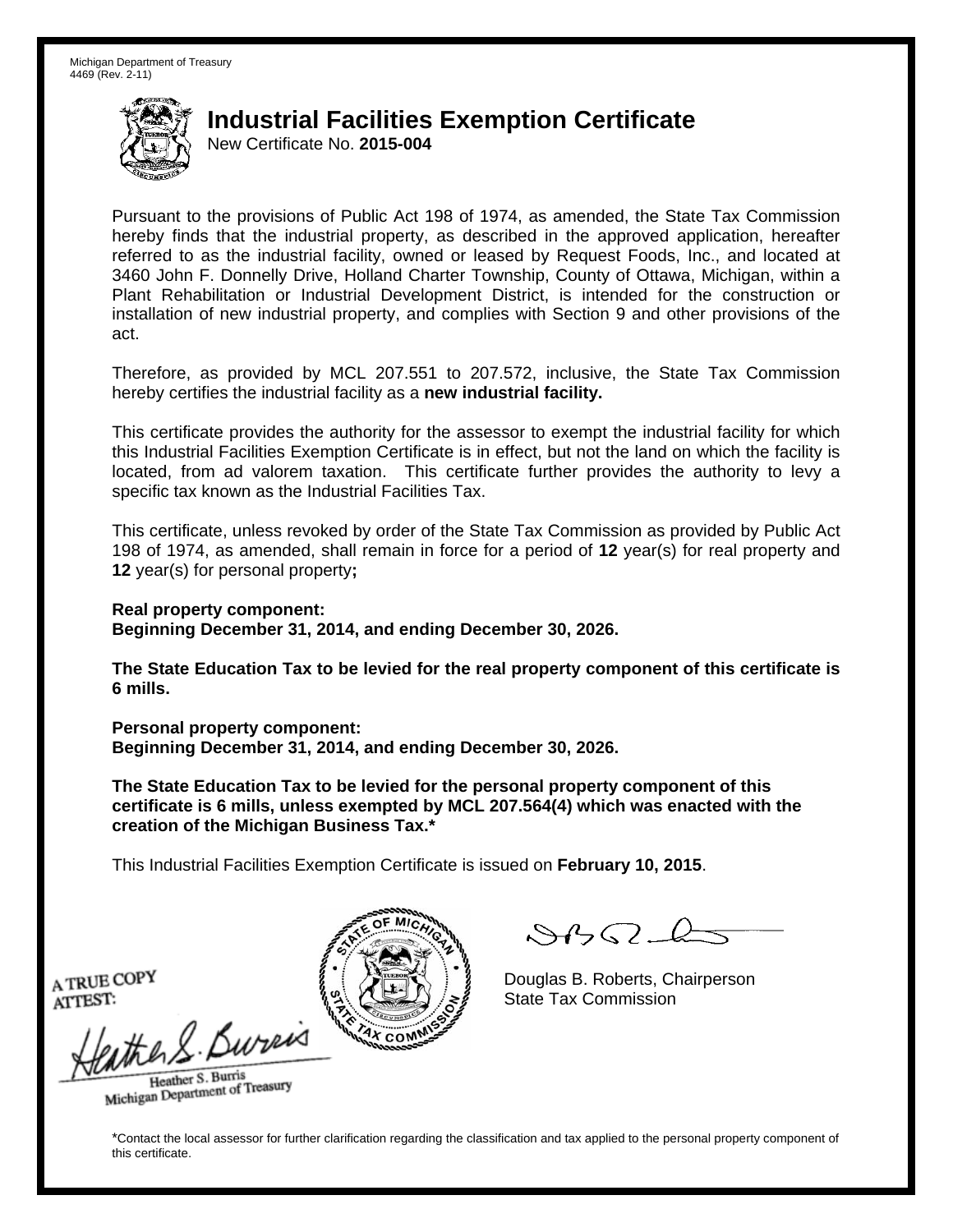

R. KEVIN CLINTON STATE TREASURER

February 18, 2015

David Caines Kenco Logistic Services 2001 Riverside Drive Chattanooga, TN 37406

RICK SNYDER GOVERNOR

Dear Sir/Madam:

Pursuant to the requirements of Public Act 198 of 1974, as amended, the State Tax Commission (Commission) has issued an Industrial Facility Exemption Certificate numbered 2015-005, to Kenco Logistic Services located in City of Portage, Kalamazoo County. This certificate was issued at the February 10, 2015 meeting of the Commission and the investment amounts approved are as follows:

Real Property: \$12,388,601

Personal Property: \$0

The State Education Tax to be levied for this certificate is 6 mills.

In accordance with MCL 24.304, the local unit of government or applicant has sixty days from the date of this letter to request a hearing to correct an error contained in the enclosed certificate.

Notification of completion of this project shall be filed with the Commission within 30 days of project completion. Within 90 days of project completion, a report of final costs shall be filed with the assessing officer of the local unit and the Commission.

If you have further questions regarding the issuance of this industrial facility exemption certificate, please call 517-373-3302.

Sincerely,

Kelli-Sorr

Kelli Sobel, Executive Director State Tax Commission

Enclosure cc: James C. Bush, Assessor, City of Portage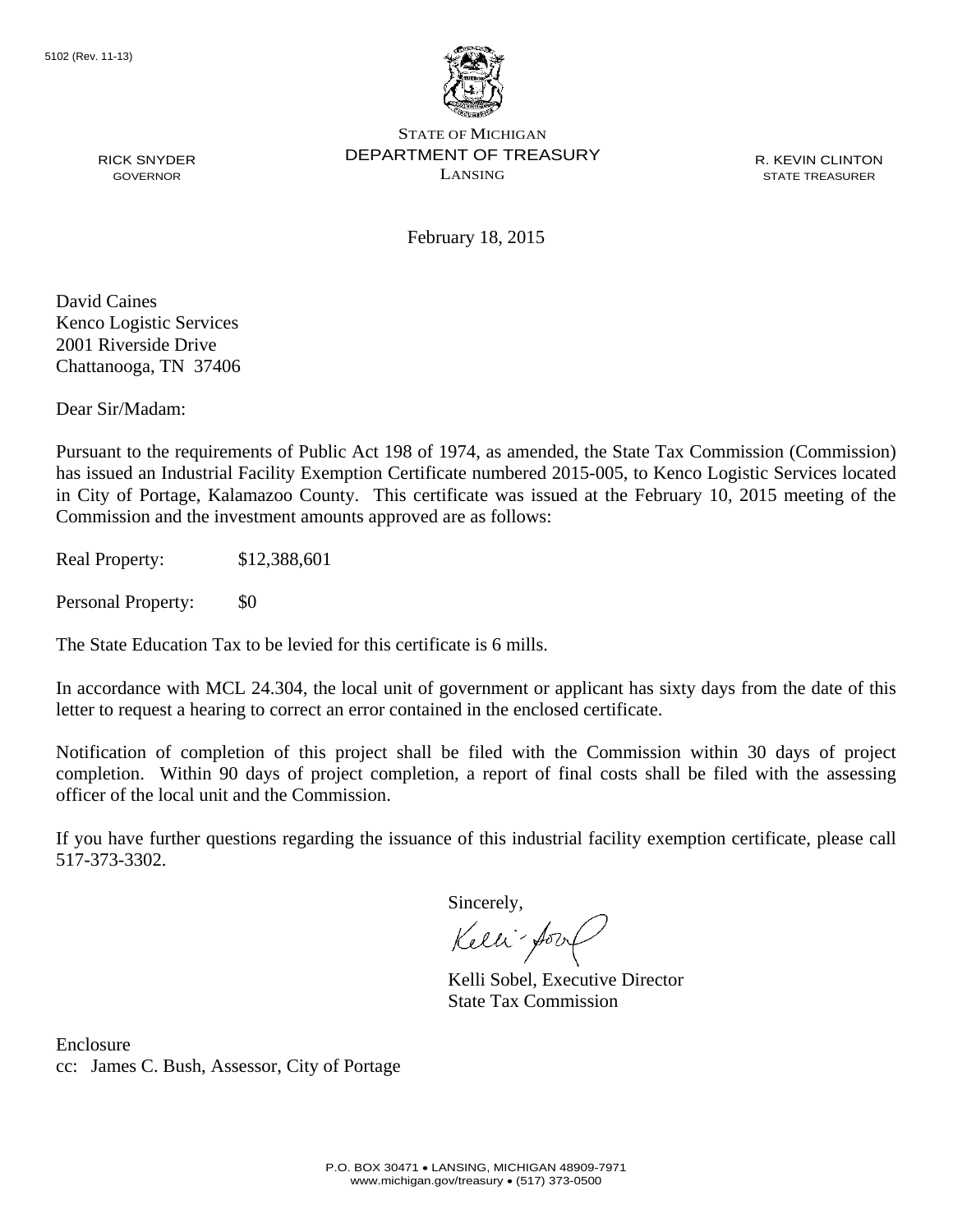New Certificate No. **2015-005**

Pursuant to the provisions of Public Act 198 of 1974, as amended, the State Tax Commission hereby finds that the industrial property, as described in the approved application, hereafter referred to as the industrial facility, owned or leased by Kenco Logistic Services, and located at Parcel E 6501 Portage Road, City of Portage, County of Kalamazoo, Michigan, within a Plant Rehabilitation or Industrial Development District, is intended for the construction or installation of new industrial property, and complies with Section 9 and other provisions of the act.

Therefore, as provided by MCL 207.551 to 207.572, inclusive, the State Tax Commission hereby certifies the industrial facility as a **new industrial facility.**

This certificate provides the authority for the assessor to exempt the industrial facility for which this Industrial Facilities Exemption Certificate is in effect, but not the land on which the facility is located, from ad valorem taxation. This certificate further provides the authority to levy a specific tax known as the Industrial Facilities Tax.

This certificate, unless revoked by order of the State Tax Commission as provided by Public Act 198 of 1974, as amended, shall remain in force for a period of **9** year(s) for real property and **0** year(s) for personal property**;** 

**Real property component: Beginning December 31, 2015, and ending December 30, 2024.** 

**The State Education Tax to be levied for the real property component of this certificate is 6 mills.**

This Industrial Facilities Exemption Certificate is issued on **February 10, 2015**.

the S. Bures

Heather S. Burris Heather S. Buris<br>Michigan Department of Treasury



 $\mathcal{A}$ 

Douglas B. Roberts, Chairperson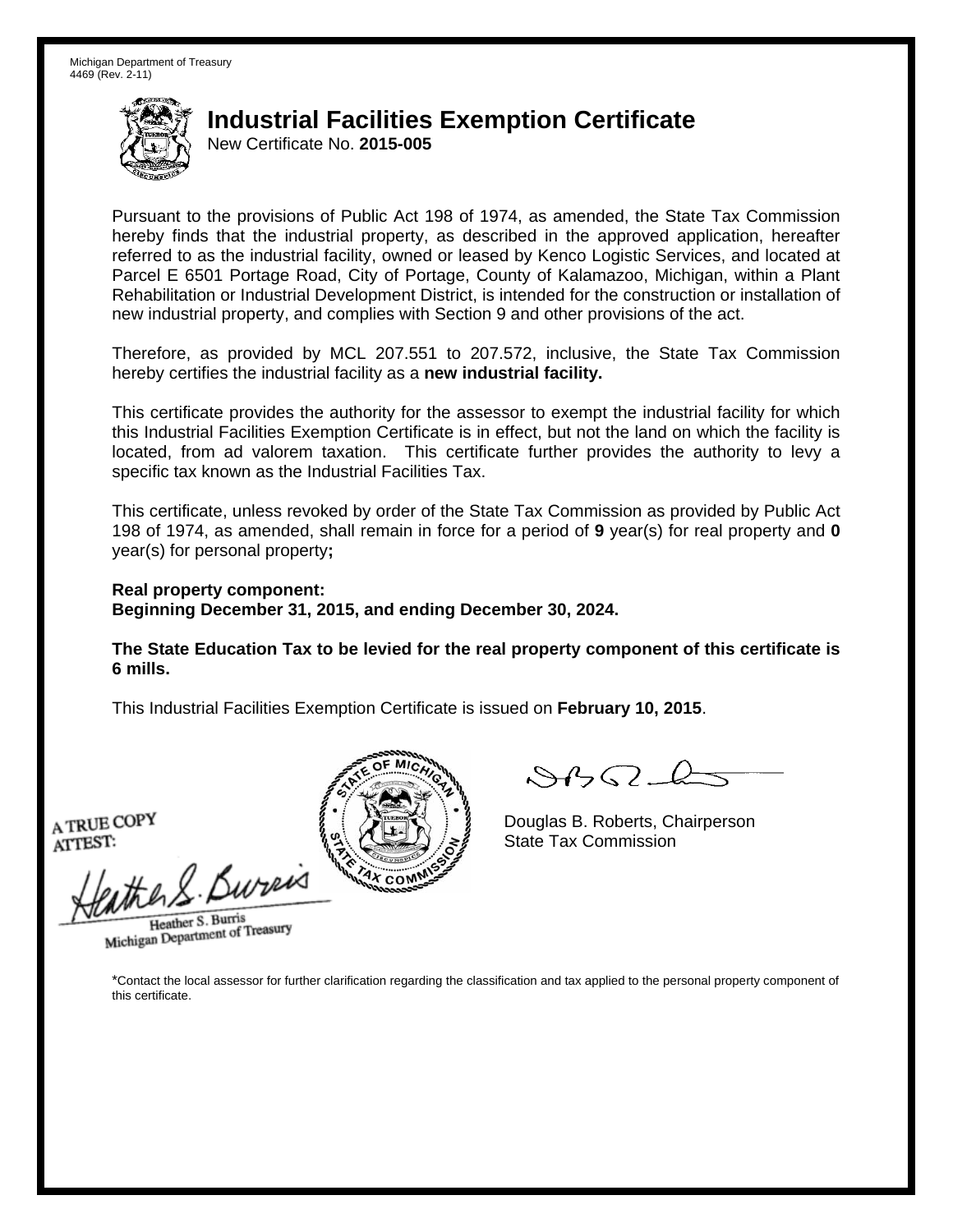

R. KEVIN CLINTON STATE TREASURER

February 18, 2015

Robin Van Bragt Eagle Design & Technology, Inc. 55 E Roosevelt Avenue Zeeland, MI 49464-1236

RICK SNYDER GOVERNOR

Dear Sir/Madam:

Pursuant to the requirements of Public Act 198 of 1974, as amended, the State Tax Commission (Commission) has issued an Industrial Facility Exemption Certificate numbered 2015-007, to Eagle Design & Technology, Inc. located in City of Zeeland, Ottawa County. This certificate was issued at the February 10, 2015 meeting of the Commission and the investment amounts approved are as follows:

Real Property: \$1,258,100

Personal Property: \$0

The State Education Tax to be levied for this certificate is 6 mills.

In accordance with MCL 24.304, the local unit of government or applicant has sixty days from the date of this letter to request a hearing to correct an error contained in the enclosed certificate.

Notification of completion of this project shall be filed with the Commission within 30 days of project completion. Within 90 days of project completion, a report of final costs shall be filed with the assessing officer of the local unit and the Commission.

If you have further questions regarding the issuance of this industrial facility exemption certificate, please call 517-373-3302.

Sincerely,

Kelli-Sorr

Kelli Sobel, Executive Director State Tax Commission

Enclosure cc: Arthur D. Grimes, Assessor, City of Zeeland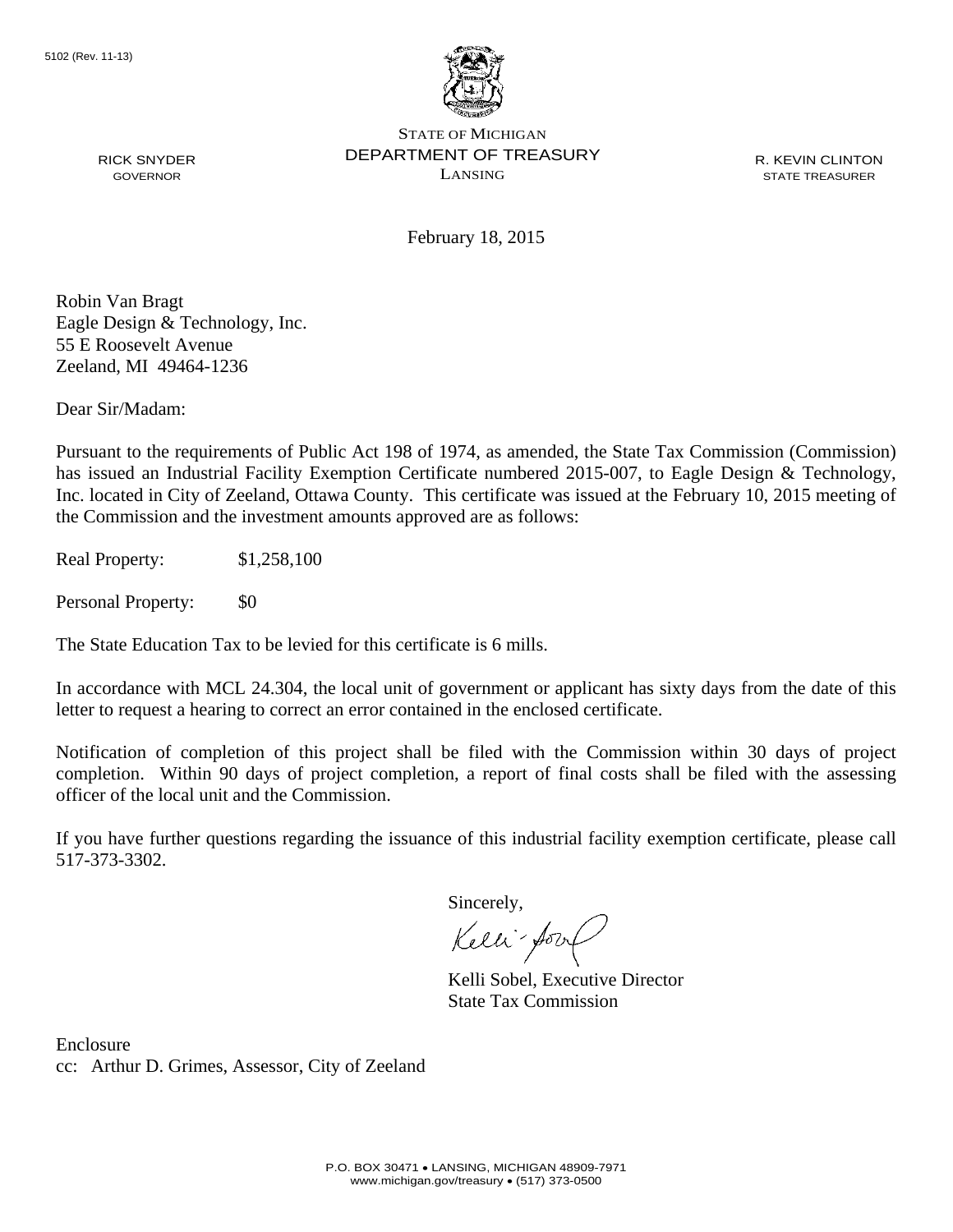New Certificate No. **2015-007**

Pursuant to the provisions of Public Act 198 of 1974, as amended, the State Tax Commission hereby finds that the industrial property, as described in the approved application, hereafter referred to as the industrial facility, owned or leased by Eagle Design & Technology, Inc., and located at 55 E Roosevelt Avenue, City of Zeeland, County of Ottawa, Michigan, within a Plant Rehabilitation or Industrial Development District, is intended for the construction or installation of new industrial property, and complies with Section 9 and other provisions of the act.

Therefore, as provided by MCL 207.551 to 207.572, inclusive, the State Tax Commission hereby certifies the industrial facility as a **new industrial facility.**

This certificate provides the authority for the assessor to exempt the industrial facility for which this Industrial Facilities Exemption Certificate is in effect, but not the land on which the facility is located, from ad valorem taxation. This certificate further provides the authority to levy a specific tax known as the Industrial Facilities Tax.

This certificate, unless revoked by order of the State Tax Commission as provided by Public Act 198 of 1974, as amended, shall remain in force for a period of **12** year(s) for real property and **0** year(s) for personal property**;** 

**Real property component: Beginning December 31, 2014, and ending December 30, 2026.** 

**The State Education Tax to be levied for the real property component of this certificate is 6 mills.**

This Industrial Facilities Exemption Certificate is issued on **February 10, 2015**.

the S. Bures

Heather S. Burris Heather S. Buris<br>Michigan Department of Treasury



 $\mathcal{A}$ 

Douglas B. Roberts, Chairperson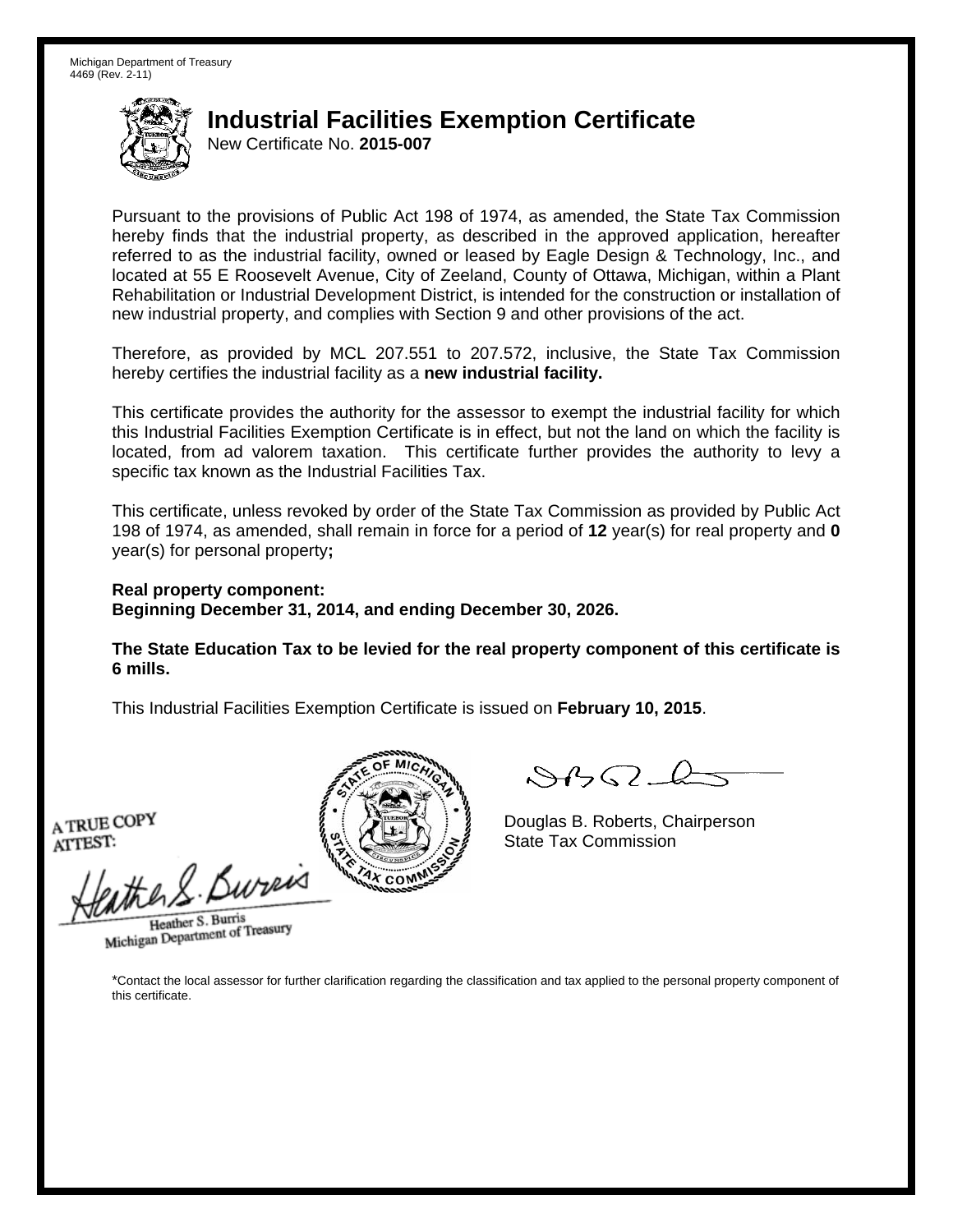

R. KEVIN CLINTON STATE TREASURER

February 18, 2015

John Maxson Genzink Steel Supply & Welding Co 40 East 64th Street Holland, MI 49423

Dear Sir/Madam:

RICK SNYDER GOVERNOR

Pursuant to the requirements of Public Act 198 of 1974, as amended, the State Tax Commission (Commission) has issued an Industrial Facility Exemption Certificate numbered 2015-010, to Genzink Steel Supply & Welding Co located in City of Holland, Allegan County. This certificate was issued at the February 10, 2015 meeting of the Commission and the investment amounts approved are as follows:

Real Property: \$0

Personal Property: \$989,000

The State Education Tax to be levied for this certificate is 6 mills.

In accordance with MCL 24.304, the local unit of government or applicant has sixty days from the date of this letter to request a hearing to correct an error contained in the enclosed certificate.

Notification of completion of this project shall be filed with the Commission within 30 days of project completion. Within 90 days of project completion, a report of final costs shall be filed with the assessing officer of the local unit and the Commission.

If you have further questions regarding the issuance of this industrial facility exemption certificate, please call 517-373-3302.

Sincerely,

Kelli-Sorr

Kelli Sobel, Executive Director State Tax Commission

Enclosure cc: David Vanderheide, Assessor, City of Holland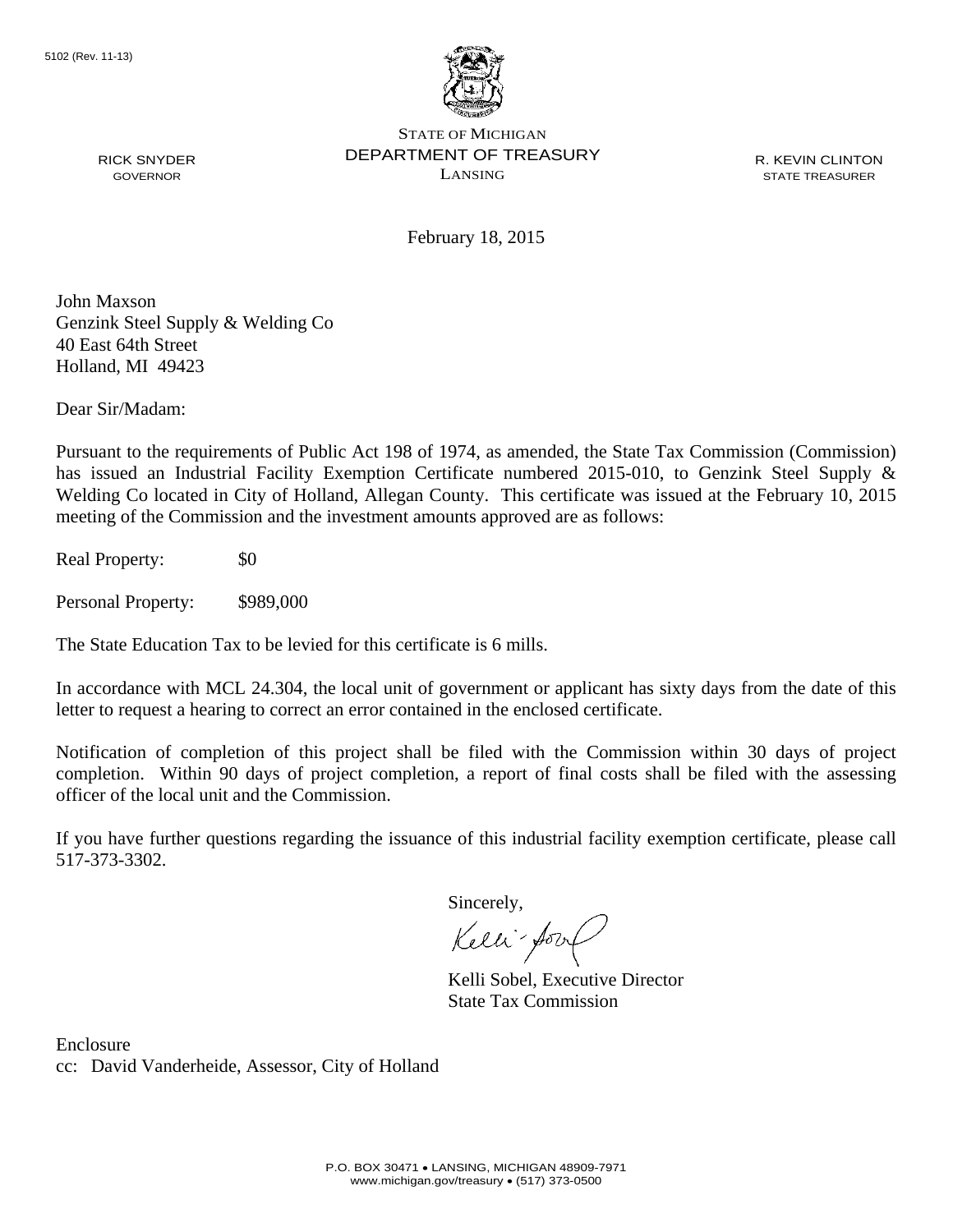New Certificate No. **2015-010**

Pursuant to the provisions of Public Act 198 of 1974, as amended, the State Tax Commission hereby finds that the industrial property, as described in the approved application, hereafter referred to as the industrial facility, owned or leased by Genzink Steel Supply & Welding Co, and located at 40 East 64th Street, City of Holland, County of Allegan, Michigan, within a Plant Rehabilitation or Industrial Development District, is intended for the construction or installation of new industrial property, and complies with Section 9 and other provisions of the act.

Therefore, as provided by MCL 207.551 to 207.572, inclusive, the State Tax Commission hereby certifies the industrial facility as a **new industrial facility.**

This certificate provides the authority for the assessor to exempt the industrial facility for which this Industrial Facilities Exemption Certificate is in effect, but not the land on which the facility is located, from ad valorem taxation. This certificate further provides the authority to levy a specific tax known as the Industrial Facilities Tax.

This certificate, unless revoked by order of the State Tax Commission as provided by Public Act 198 of 1974, as amended, shall remain in force for a period of **0** year(s) for real property and **12** year(s) for personal property**;** 

**Personal property component: Beginning December 31, 2014, and ending December 30, 2026.** 

**The State Education Tax to be levied for the personal property component of this certificate is 6 mills, unless exempted by MCL 207.564(4) which was enacted with the creation of the Michigan Business Tax.\***

This Industrial Facilities Exemption Certificate is issued on **February 10, 2015**.

ATRUE COPY<br>ATTEST: State Tax Commission<br>Hattle & Burreis

Heather S. Burris Heather S. Buris<br>Michigan Department of Treasury



 $8450 - 6$ 

Douglas B. Roberts, Chairperson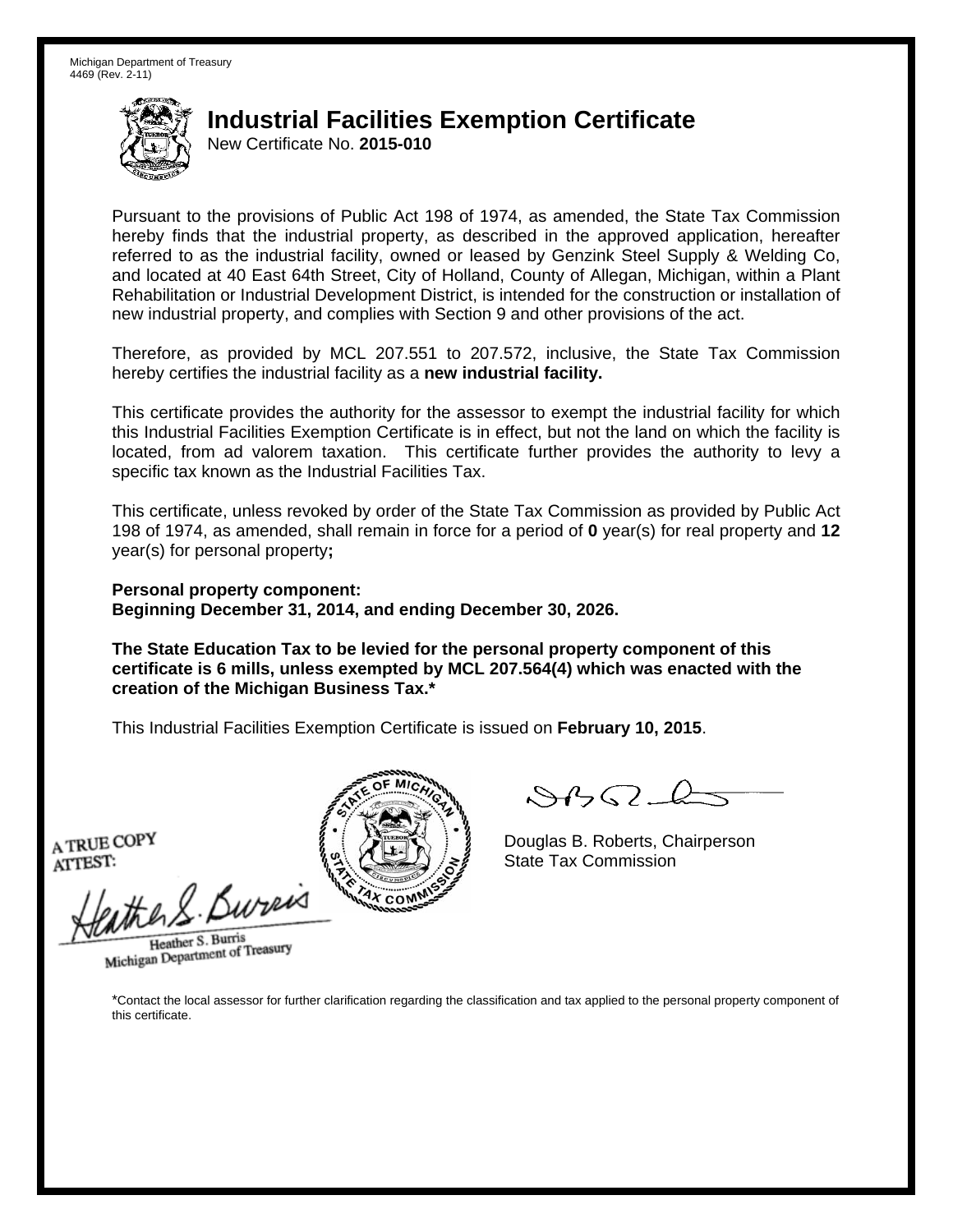

R. KEVIN CLINTON STATE TREASURER

February 18, 2015

Bruce Devereaux Devereaux Sawmill, Inc. 2872 N Hubbardston Road Pewamo, MI 48873

RICK SNYDER GOVERNOR

Dear Sir/Madam:

Pursuant to the requirements of Public Act 198 of 1974, as amended, the State Tax Commission (Commission) has issued an Industrial Facility Exemption Certificate numbered 2015-011, to Devereaux Sawmill, Inc. located in North Plains Township, Ionia County. This certificate was issued at the February 10, 2015 meeting of the Commission and the investment amounts approved are as follows:

Real Property: \$650,000

Personal Property: \$0

The State Education Tax to be levied for this certificate is 6 mills.

In accordance with MCL 24.304, the local unit of government or applicant has sixty days from the date of this letter to request a hearing to correct an error contained in the enclosed certificate.

Notification of completion of this project shall be filed with the Commission within 30 days of project completion. Within 90 days of project completion, a report of final costs shall be filed with the assessing officer of the local unit and the Commission.

If you have further questions regarding the issuance of this industrial facility exemption certificate, please call 517-373-3302.

Sincerely,

Kelli-Sory

Kelli Sobel, Executive Director State Tax Commission

Enclosure cc: William K. Kruger, Assessor, North Plains Township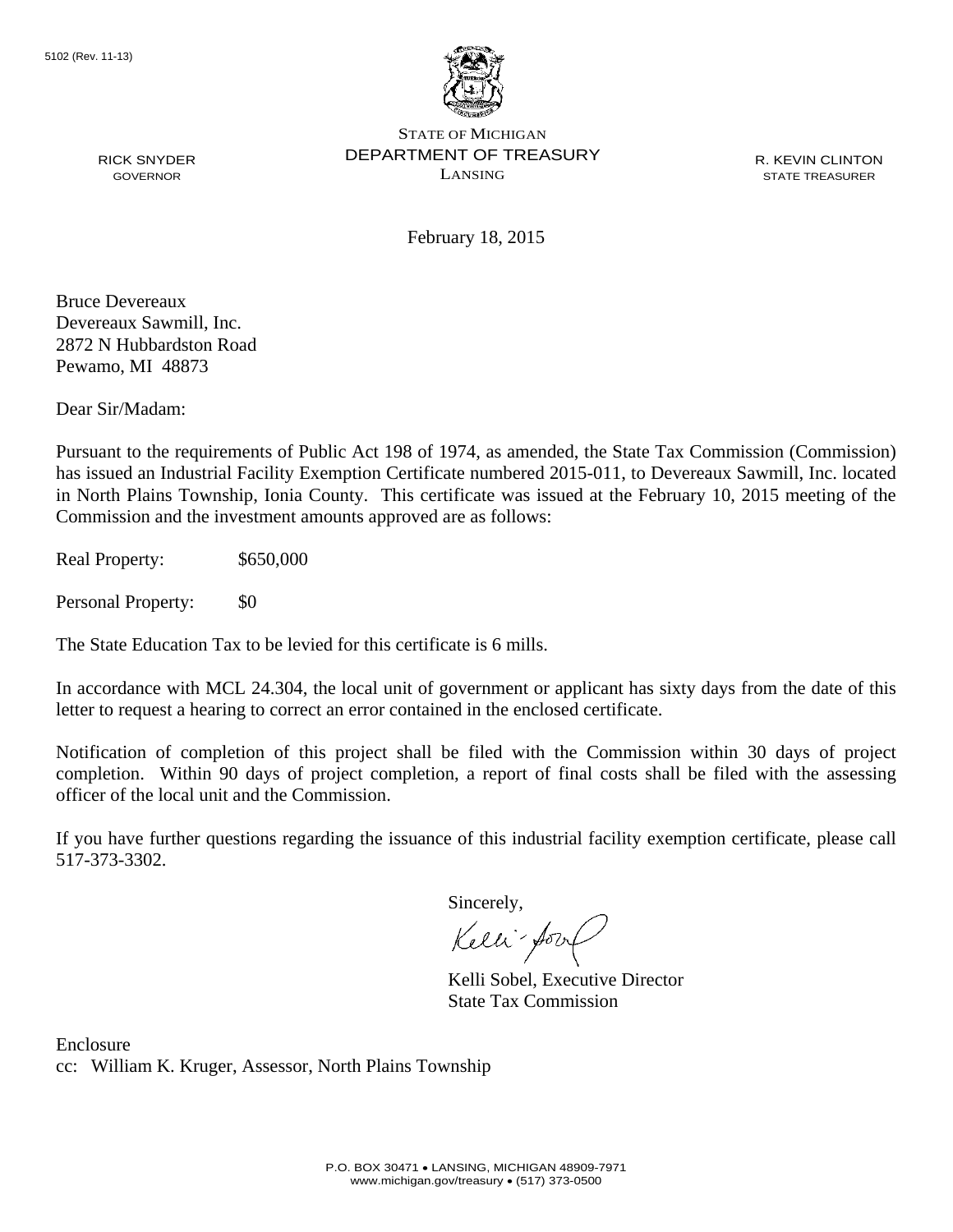New Certificate No. **2015-011**

Pursuant to the provisions of Public Act 198 of 1974, as amended, the State Tax Commission hereby finds that the industrial property, as described in the approved application, hereafter referred to as the industrial facility, owned or leased by Devereaux Sawmill, Inc., and located at 2872 N Hubbardston Road, North Plains Township, County of Ionia, Michigan, within a Plant Rehabilitation or Industrial Development District, is intended for the construction or installation of new industrial property, and complies with Section 9 and other provisions of the act.

Therefore, as provided by MCL 207.551 to 207.572, inclusive, the State Tax Commission hereby certifies the industrial facility as a **new industrial facility.**

This certificate provides the authority for the assessor to exempt the industrial facility for which this Industrial Facilities Exemption Certificate is in effect, but not the land on which the facility is located, from ad valorem taxation. This certificate further provides the authority to levy a specific tax known as the Industrial Facilities Tax.

This certificate, unless revoked by order of the State Tax Commission as provided by Public Act 198 of 1974, as amended, shall remain in force for a period of **12** year(s) for real property and **0** year(s) for personal property**;** 

**Real property component: Beginning December 31, 2014, and ending December 30, 2026.** 

**The State Education Tax to be levied for the real property component of this certificate is 6 mills.**

This Industrial Facilities Exemption Certificate is issued on **February 10, 2015**.

the S. Bures

Heather S. Burris Heather S. Buris<br>Michigan Department of Treasury



 $\mathcal{A}$ 

Douglas B. Roberts, Chairperson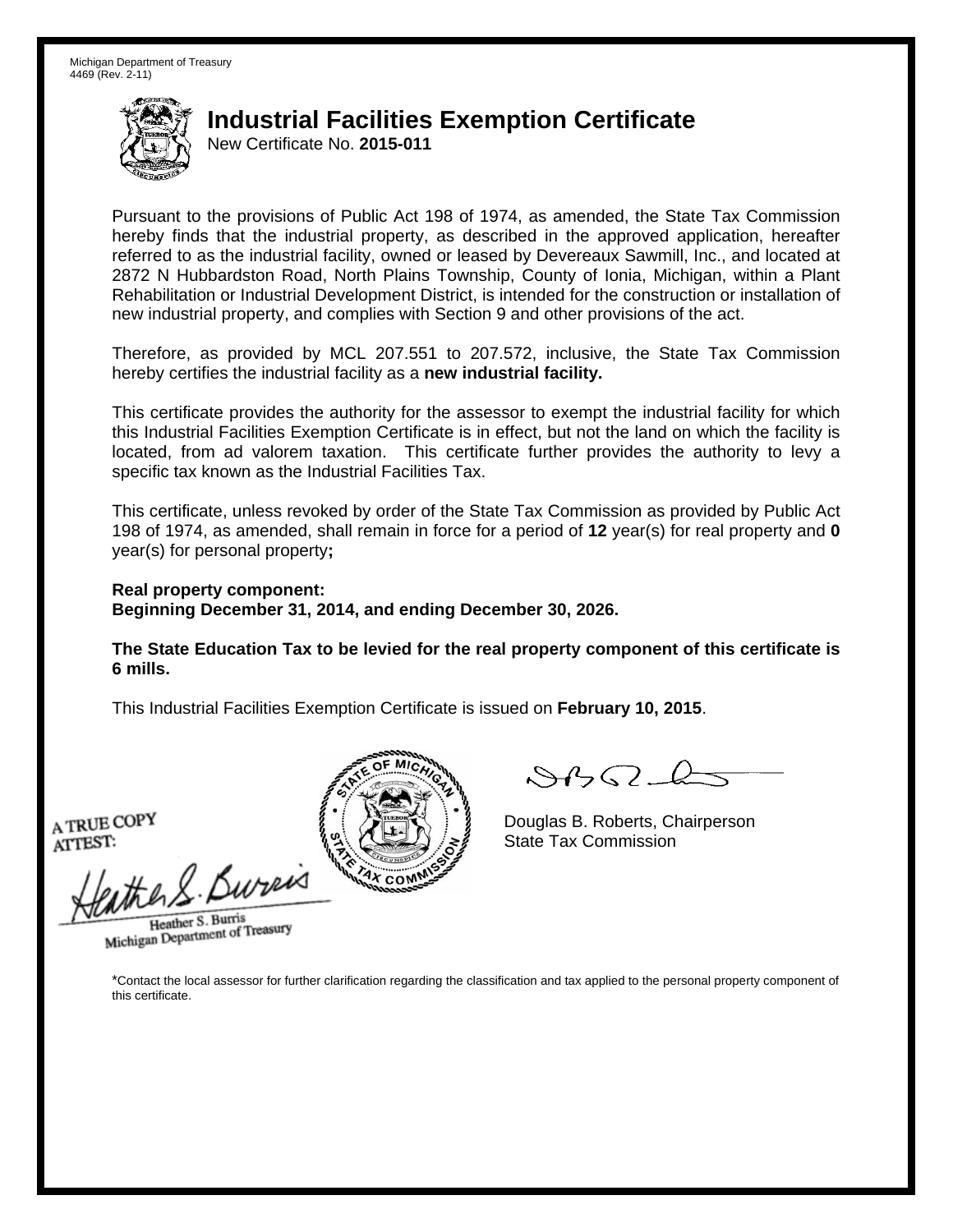

R. KEVIN CLINTON STATE TREASURER

February 18, 2015

John Workman Eagle Precision Cast Parts Inc 5112 Evanston Avenue Muskegon, MI 49442

RICK SNYDER GOVERNOR

Dear Sir/Madam:

Pursuant to the requirements of Public Act 198 of 1974, as amended, the State Tax Commission (Commission) has issued an Industrial Facility Exemption Certificate numbered 2015-012, to Eagle Precision Cast Parts Inc located in Egelston Township, Muskegon County. This certificate was issued at the February 10, 2015 meeting of the Commission and the investment amounts approved are as follows:

Real Property: \$1,050,108

Personal Property: \$902,831

The State Education Tax to be levied for this certificate is 6 mills.

In accordance with MCL 24.304, the local unit of government or applicant has sixty days from the date of this letter to request a hearing to correct an error contained in the enclosed certificate.

Notification of completion of this project shall be filed with the Commission within 30 days of project completion. Within 90 days of project completion, a report of final costs shall be filed with the assessing officer of the local unit and the Commission.

If you have further questions regarding the issuance of this industrial facility exemption certificate, please call 517-373-3302.

Sincerely,

Kelli-Sorr

Kelli Sobel, Executive Director State Tax Commission

Enclosure cc: Donna B. Vandervries, Assessor, Egelston Township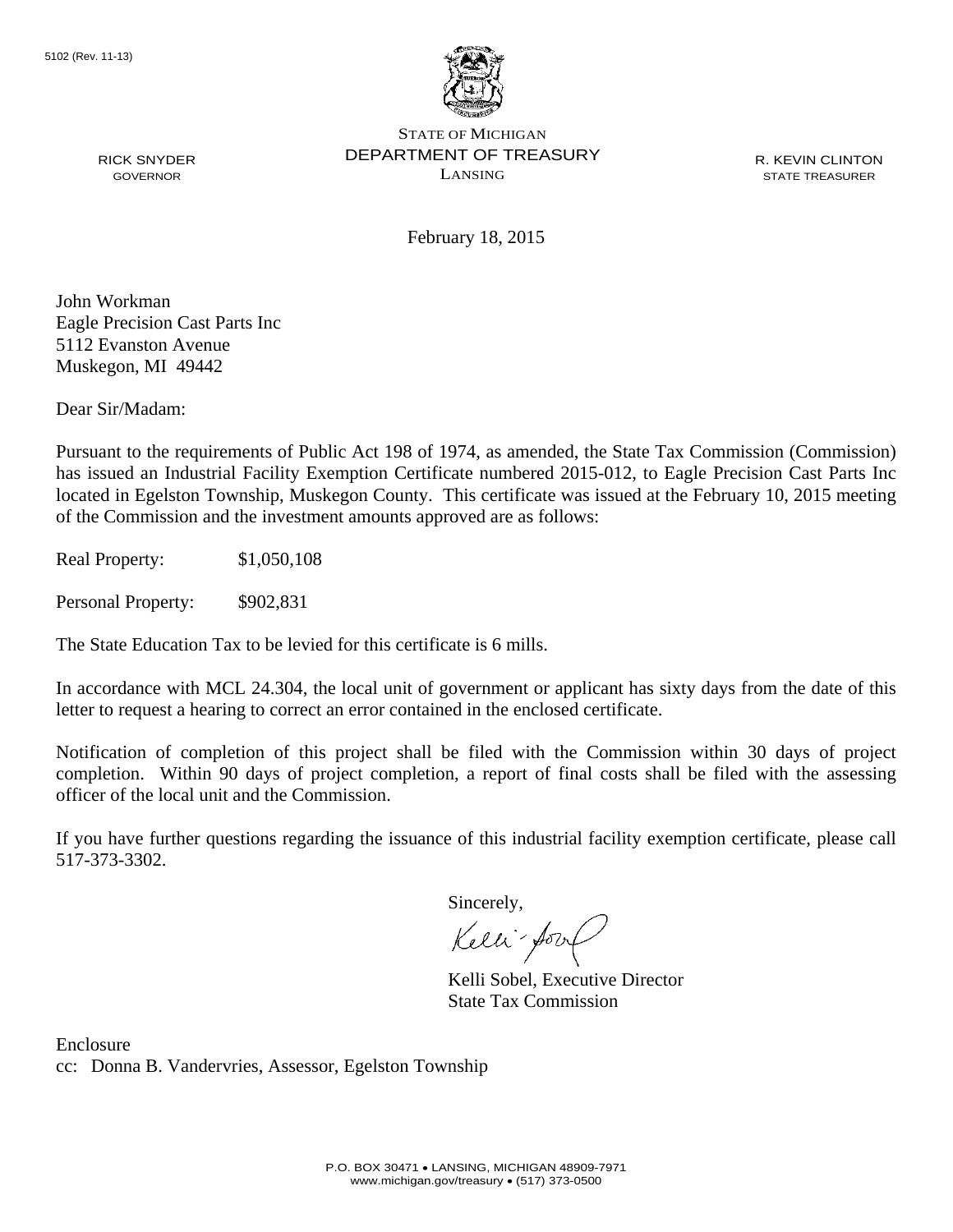New Certificate No. **2015-012**

Pursuant to the provisions of Public Act 198 of 1974, as amended, the State Tax Commission hereby finds that the industrial property, as described in the approved application, hereafter referred to as the industrial facility, owned or leased by Eagle Precision Cast Parts Inc, and located at 5112 Evanston Avenue, Egelston Township, County of Muskegon, Michigan, within a Plant Rehabilitation or Industrial Development District, is intended for the construction or installation of new industrial property, and complies with Section 9 and other provisions of the act.

Therefore, as provided by MCL 207.551 to 207.572, inclusive, the State Tax Commission hereby certifies the industrial facility as a **new industrial facility.**

This certificate provides the authority for the assessor to exempt the industrial facility for which this Industrial Facilities Exemption Certificate is in effect, but not the land on which the facility is located, from ad valorem taxation. This certificate further provides the authority to levy a specific tax known as the Industrial Facilities Tax.

This certificate, unless revoked by order of the State Tax Commission as provided by Public Act 198 of 1974, as amended, shall remain in force for a period of **12** year(s) for real property and **12** year(s) for personal property**;** 

**Real property component:** 

**Beginning December 31, 2015, and ending December 30, 2027.** 

**The State Education Tax to be levied for the real property component of this certificate is 6 mills.**

**Personal property component: Beginning December 31, 2015, and ending December 30, 2027.** 

**The State Education Tax to be levied for the personal property component of this certificate is 6 mills, unless exempted by MCL 207.564(4) which was enacted with the creation of the Michigan Business Tax.\***

This Industrial Facilities Exemption Certificate is issued on **February 10, 2015**.

 $\mathcal{A}_{1} \cap \mathcal{L}_{2}$ 

Douglas B. Roberts, Chairperson A TRUE COPY  $\left\{\mathbb{S} \setminus \left\{\{\pm 1\}\}\right\}\right\}$  Douglas B. Roberts, Charles T.

the & Bureis Heather S. Burris

Heather S. Buris<br>Michigan Department of Treasury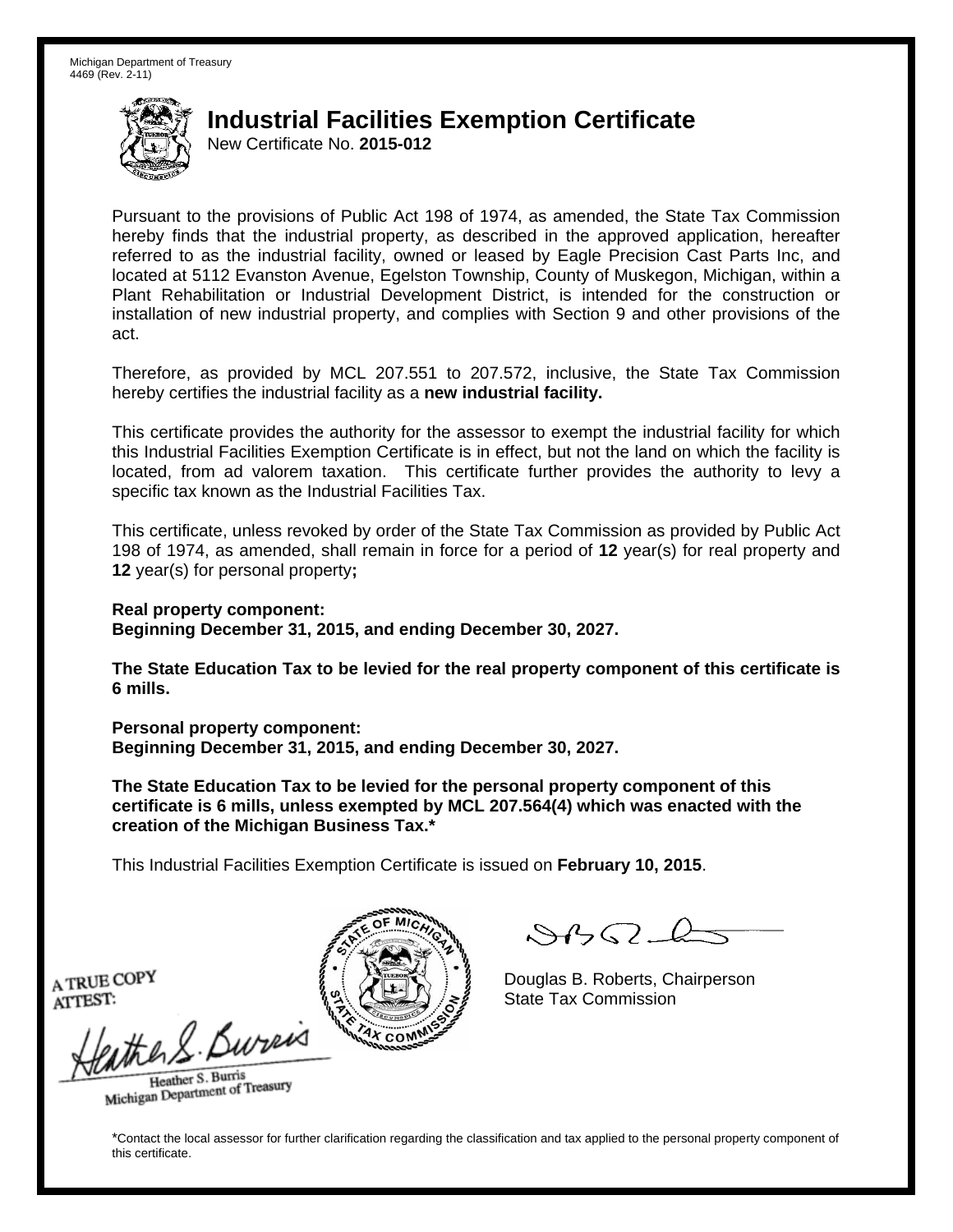

R. KEVIN CLINTON STATE TREASURER

February 18, 2015

David Machnyk Robert Bosch, LLC 2800 South 25th Avenue Broadview, IL 60155

RICK SNYDER GOVERNOR

Dear Sir/Madam:

Pursuant to the requirements of Public Act 198 of 1974, as amended, the State Tax Commission (Commission) has issued an Industrial Facility Exemption Certificate numbered 2015-017, to Robert Bosch, LLC located in Plymouth Charter Township, Wayne County. This certificate was issued at the February 10, 2015 meeting of the Commission and the investment amounts approved are as follows:

Real Property: \$25,000,000

Personal Property: \$0

The State Education Tax to be levied for this certificate is 6 mills.

In accordance with MCL 24.304, the local unit of government or applicant has sixty days from the date of this letter to request a hearing to correct an error contained in the enclosed certificate.

Notification of completion of this project shall be filed with the Commission within 30 days of project completion. Within 90 days of project completion, a report of final costs shall be filed with the assessing officer of the local unit and the Commission.

If you have further questions regarding the issuance of this industrial facility exemption certificate, please call 517-373-3302.

Sincerely,

Kelli-Sory

Kelli Sobel, Executive Director State Tax Commission

Enclosure cc: Robert R. Lupi, Assessor, Plymouth Charter Township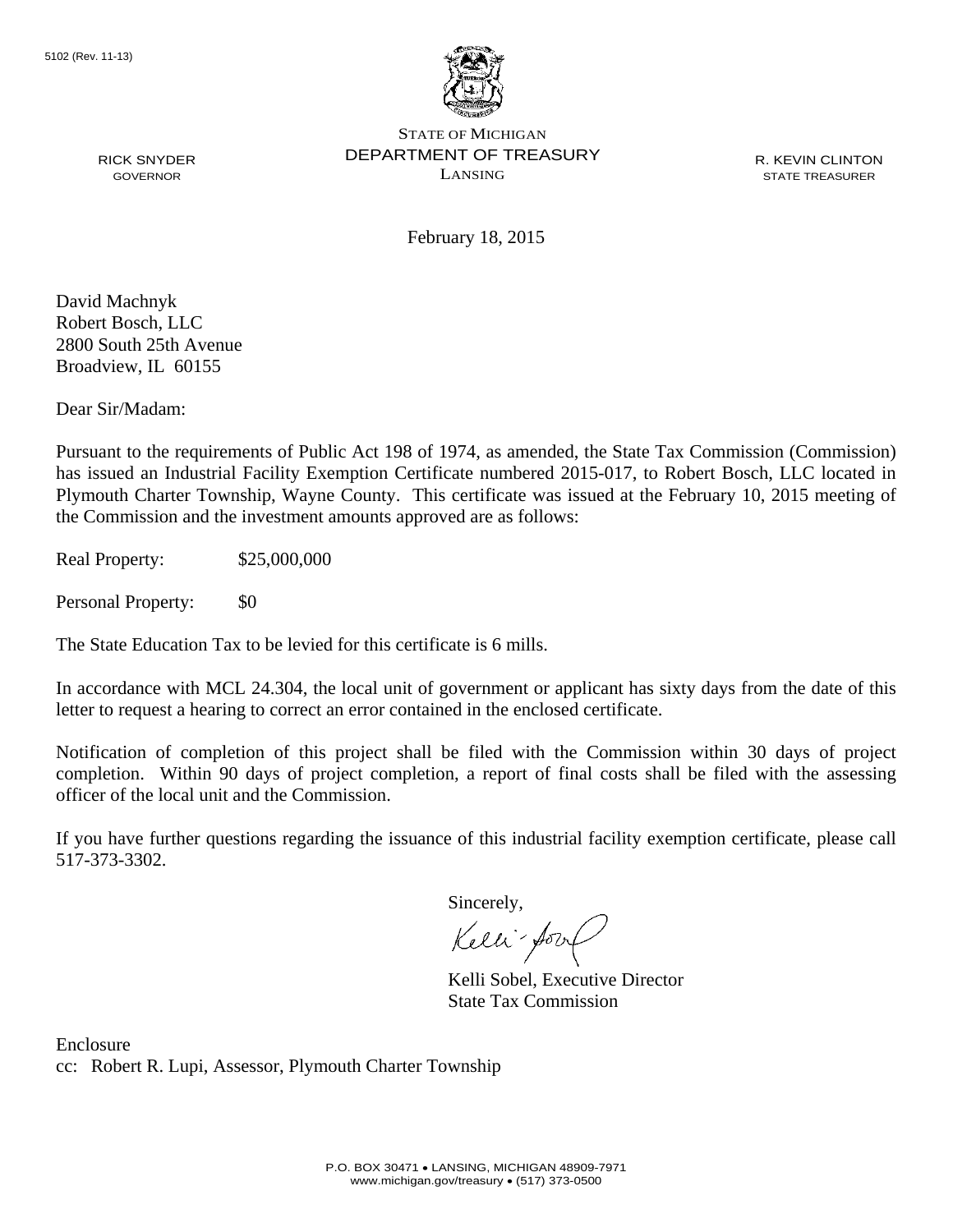New Certificate No. **2015-017**

Pursuant to the provisions of Public Act 198 of 1974, as amended, the State Tax Commission hereby finds that the industrial property, as described in the approved application, hereafter referred to as the industrial facility, owned or leased by Robert Bosch, LLC, and located at 15000 Haggerty Road, Plymouth Charter Township, County of Wayne, Michigan, within a Plant Rehabilitation or Industrial Development District, is intended for the construction or installation of new industrial property, and complies with Section 9 and other provisions of the act.

Therefore, as provided by MCL 207.551 to 207.572, inclusive, the State Tax Commission hereby certifies the industrial facility as a **new industrial facility.**

This certificate provides the authority for the assessor to exempt the industrial facility for which this Industrial Facilities Exemption Certificate is in effect, but not the land on which the facility is located, from ad valorem taxation. This certificate further provides the authority to levy a specific tax known as the Industrial Facilities Tax.

This certificate, unless revoked by order of the State Tax Commission as provided by Public Act 198 of 1974, as amended, shall remain in force for a period of **12** year(s) for real property and **0** year(s) for personal property**;** 

**Real property component: Beginning December 31, 2014, and ending December 30, 2028.** 

**The State Education Tax to be levied for the real property component of this certificate is 6 mills.**

This Industrial Facilities Exemption Certificate is issued on **February 10, 2015**.

the S. Bures

Heather S. Burris Heather S. Buris<br>Michigan Department of Treasury



 $\mathcal{A}$ 

Douglas B. Roberts, Chairperson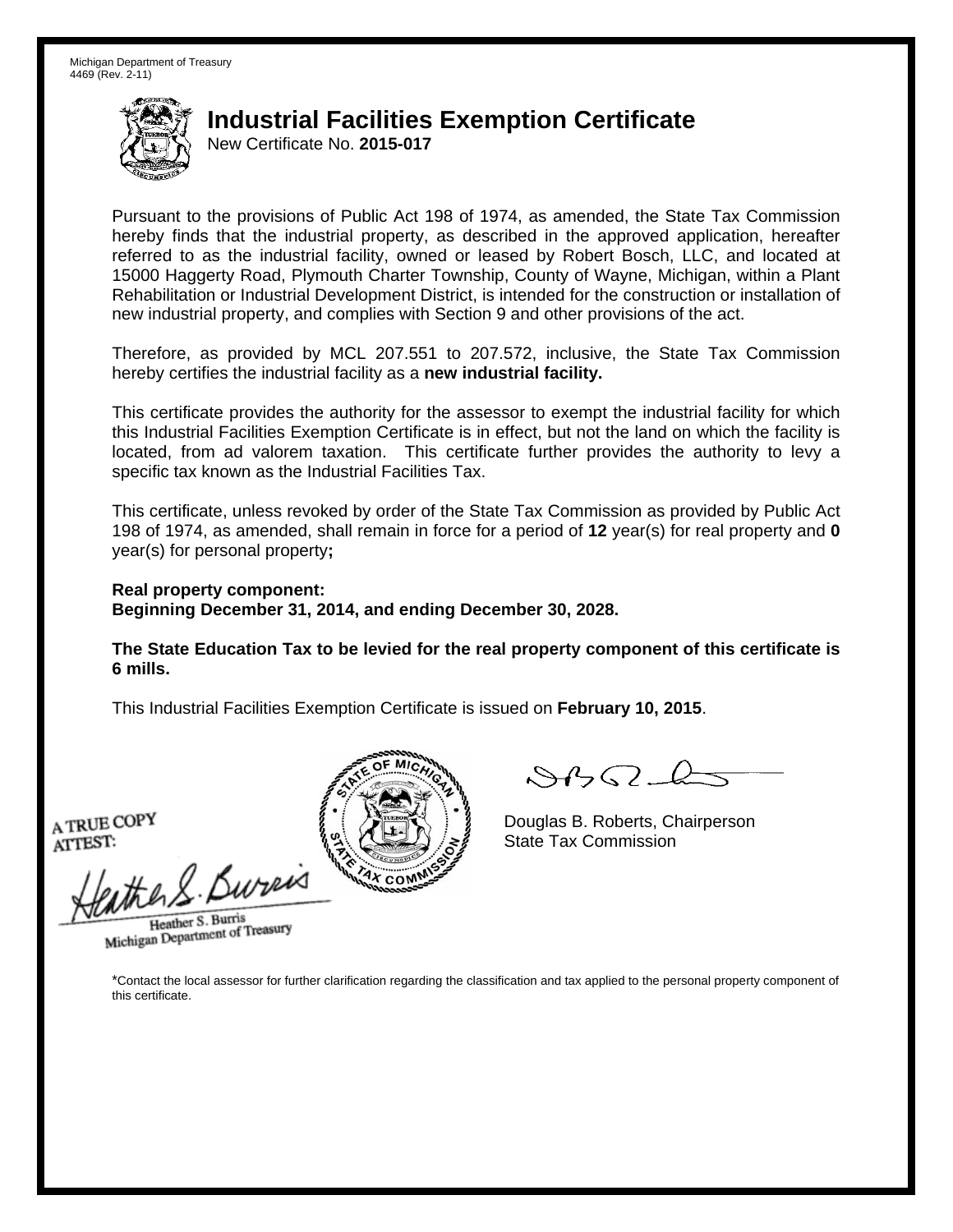

R. KEVIN CLINTON STATE TREASURER

February 18, 2015

George Kronschnabel Warm Rain Corporation 521 Phalen Blvd St Paul, MN 55130

RICK SNYDER GOVERNOR

Dear Sir/Madam:

Pursuant to the requirements of Public Act 198 of 1974, as amended, the State Tax Commission (Commission) has issued an Industrial Facility Exemption Certificate numbered 2015-029, to Warm Rain Corporation located in Franklin Township, Houghton County. This certificate was issued at the February 10, 2015 meeting of the Commission and the investment amounts approved are as follows:

Real Property: \$17,887

Personal Property: \$23,554

The State Education Tax to be levied for this certificate is 6 mills.

In accordance with MCL 24.304, the local unit of government or applicant has sixty days from the date of this letter to request a hearing to correct an error contained in the enclosed certificate.

Notification of completion of this project shall be filed with the Commission within 30 days of project completion. Within 90 days of project completion, a report of final costs shall be filed with the assessing officer of the local unit and the Commission.

If you have further questions regarding the issuance of this industrial facility exemption certificate, please call 517-373-3302.

Sincerely,

Kelli-Sorr

Kelli Sobel, Executive Director State Tax Commission

Enclosure cc: Matthew J. Arko, Assessor, Franklin Township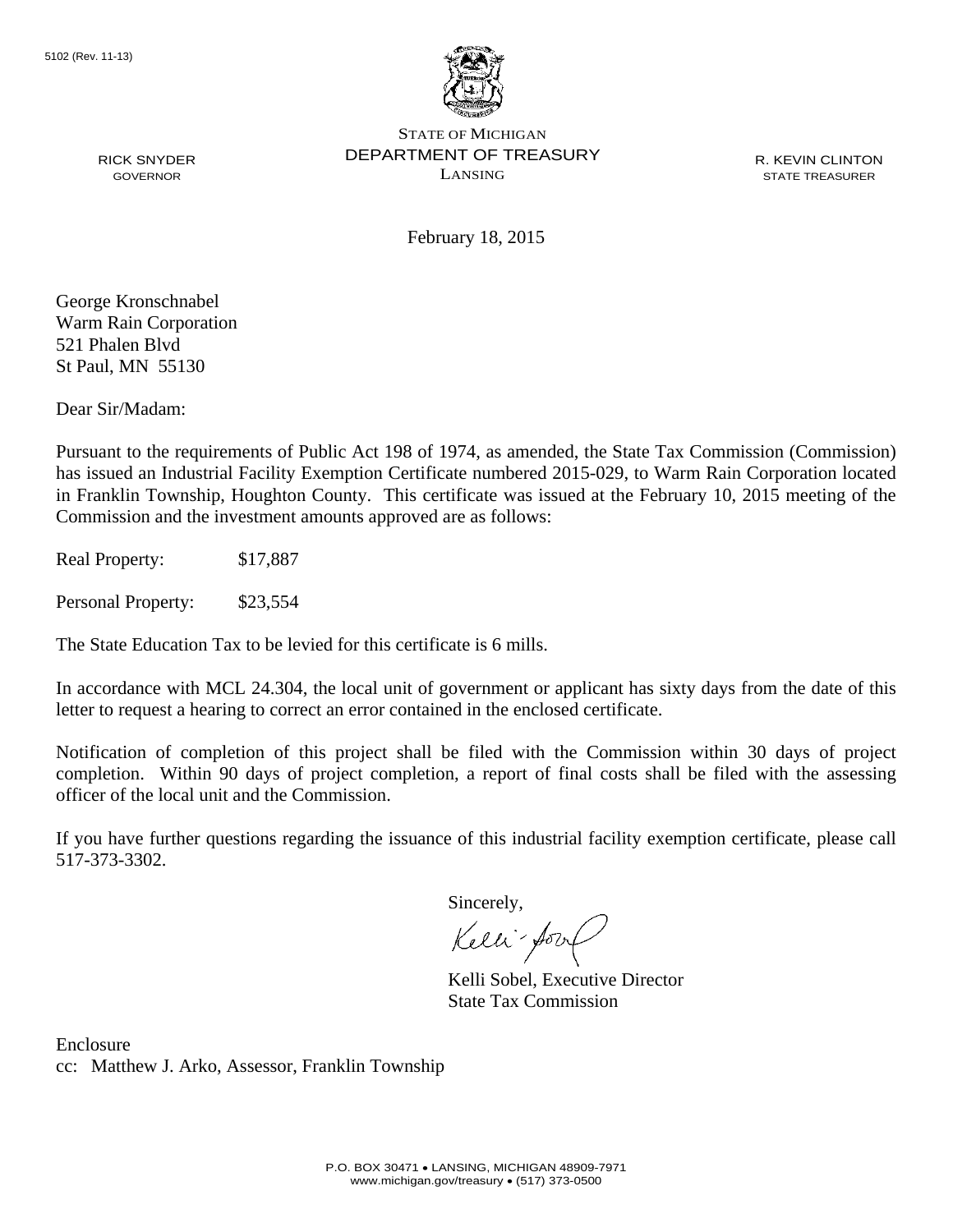New Certificate No. **2015-029**

Pursuant to the provisions of Public Act 198 of 1974, as amended, the State Tax Commission hereby finds that the industrial property, as described in the approved application, hereafter referred to as the industrial facility, owned or leased by Warm Rain Corporation, and located at 51675 Industrial Drive, Franklin Township, County of Houghton, Michigan, within a Plant Rehabilitation or Industrial Development District, is intended for the construction or installation of new industrial property, and complies with Section 9 and other provisions of the act.

Therefore, as provided by MCL 207.551 to 207.572, inclusive, the State Tax Commission hereby certifies the industrial facility as a **new industrial facility.**

This certificate provides the authority for the assessor to exempt the industrial facility for which this Industrial Facilities Exemption Certificate is in effect, but not the land on which the facility is located, from ad valorem taxation. This certificate further provides the authority to levy a specific tax known as the Industrial Facilities Tax.

This certificate, unless revoked by order of the State Tax Commission as provided by Public Act 198 of 1974, as amended, shall remain in force for a period of **12** year(s) for real property and **12** year(s) for personal property**;** 

**Real property component: Beginning December 31, 2015, and ending December 30, 2027.** 

**The State Education Tax to be levied for the real property component of this certificate is 6 mills.**

**Personal property component: Beginning December 31, 2015, and ending December 30, 2027.** 

**The State Education Tax to be levied for the personal property component of this certificate is 6 mills, unless exempted by MCL 207.564(4) which was enacted with the creation of the Michigan Business Tax.\***

This Industrial Facilities Exemption Certificate is issued on **February 10, 2015**.

 $\mathcal{S}4\mathcal{G}$ 

Douglas B. Roberts, Chairperson

Heather S. Burris Heather S. Buris<br>Michigan Department of Treasury

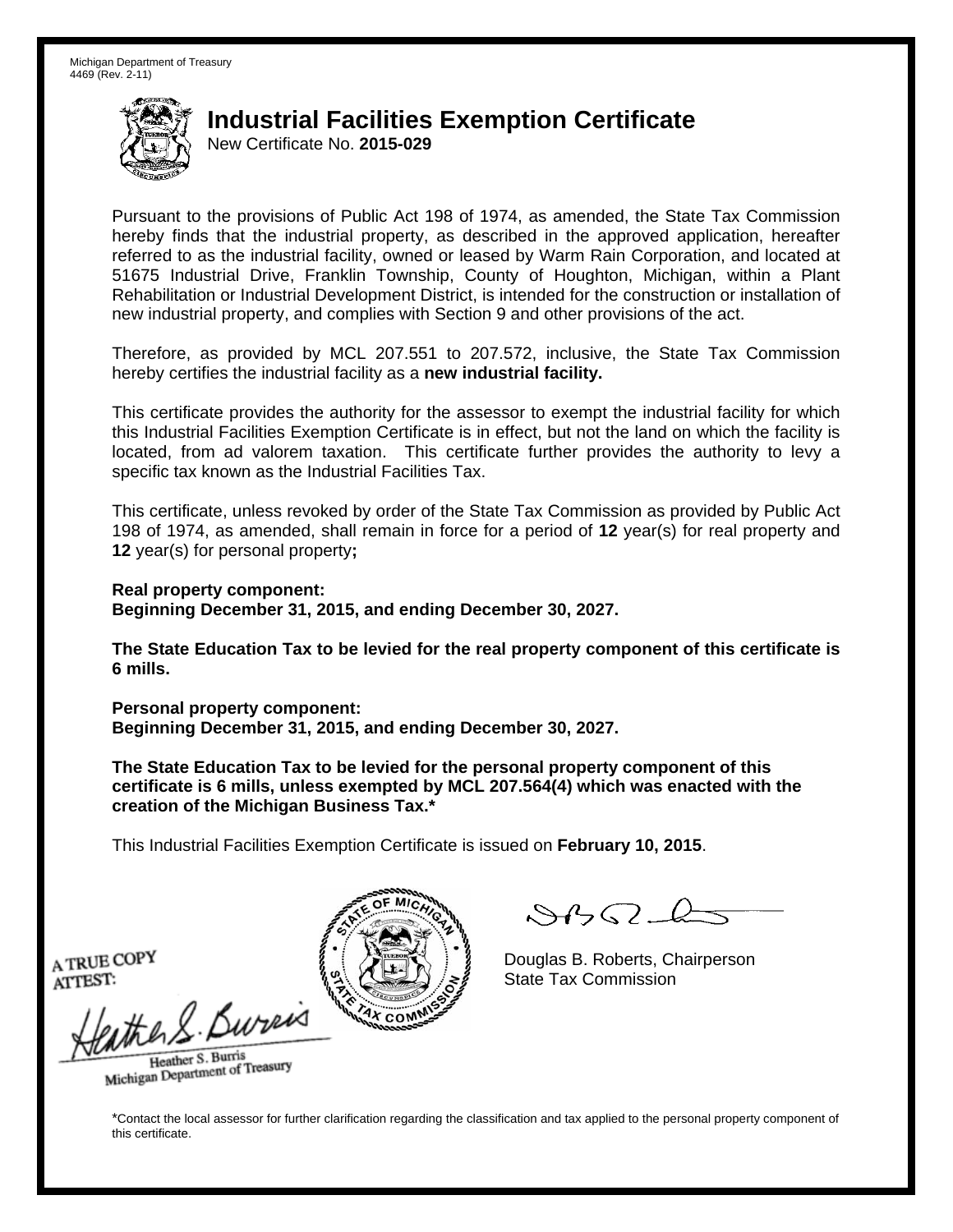

R. KEVIN CLINTON STATE TREASURER

February 18, 2015

Seth Krueger Hamtramck Recycling LLC 20250 Harper Avenue Detroit, MI 48225

RICK SNYDER GOVERNOR

Dear Sir/Madam:

Pursuant to the requirements of Public Act 198 of 1974, as amended, the State Tax Commission (Commission) has issued an Industrial Facility Exemption Certificate numbered 2014-014, to Hamtramck Recycling LLC, located in City of Hamtramck, Wayne County. This certificate was issued at the February 10, 2015 meeting of the Commission and the investment amounts approved are as follows:

Real Property: \$1,643,915

Personal Property: \$3,050,352

The State Education Tax to be levied for this certificate is 6 mills.

In accordance with MCL 24.304, the local unit of government or applicant has sixty days from the date of this letter to request a hearing to correct an error contained in the enclosed certificate.

Notification of completion of this project shall be filed with the Commission within 30 days of project completion. Within 90 days of project completion, a report of final costs shall be filed with the assessing officer of the local unit and the Commission.

If you have further questions regarding the issuance of this industrial facility exemption certificate, please call 517-373-3302.

Sincerely,

Kelli-Sory

Kelli Sobel, Executive Director State Tax Commission

Enclosure cc: Current Assessor, City of Hamtramck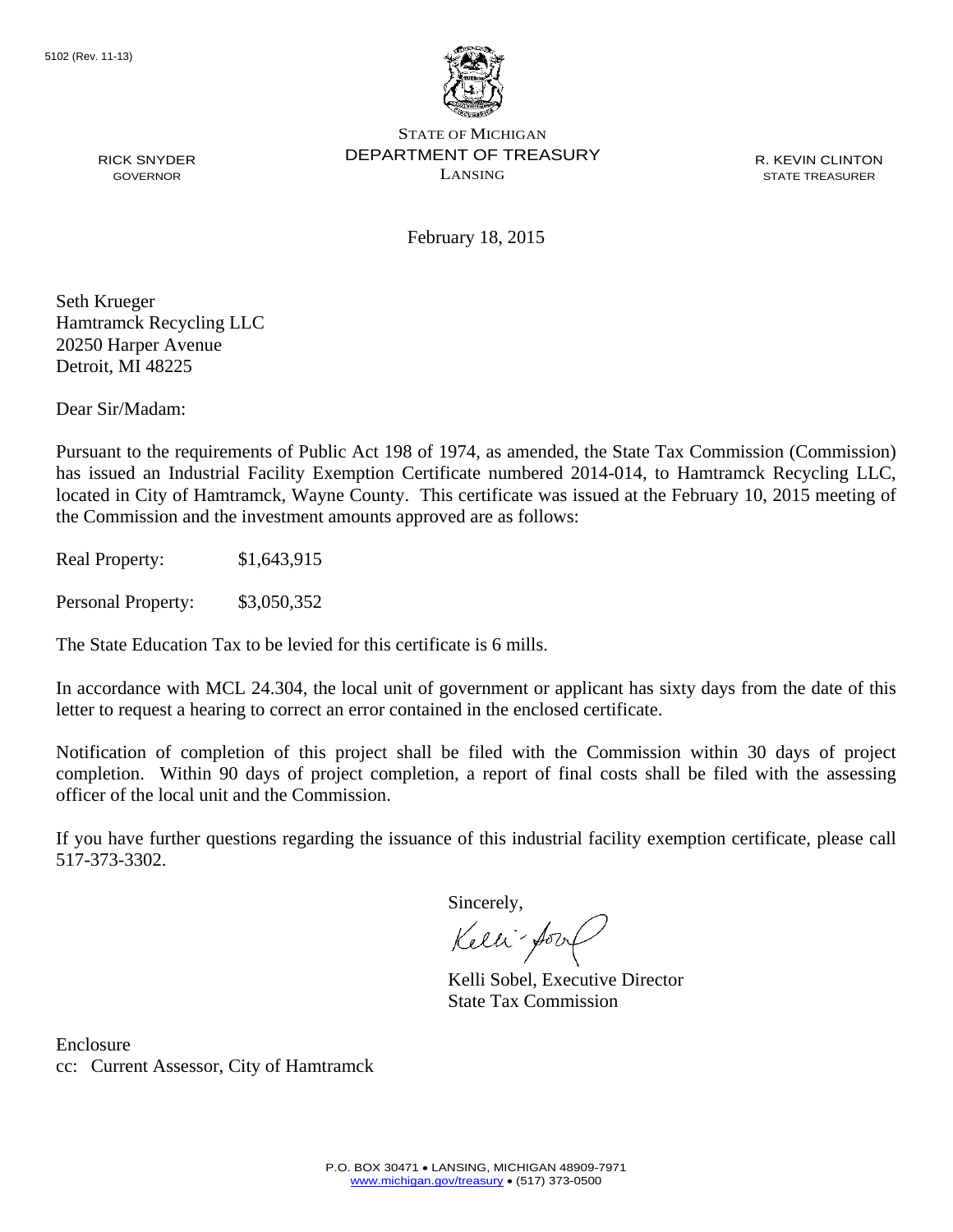Rehabilitation Certificate No. **2014-014**

Pursuant to the provisions of Public Act 198 of 1974, as amended, the State Tax Commission hereby finds that the industrial property, as described in the approved application, hereafter referred to as the industrial facility, owned or leased by Hamtramck Recycling LLC and located at 3300 Denton, City of Hamtramck, County of Wayne, Michigan, within a Plant Rehabilitation District, is intended primarily for the purpose of restoration or replacement of obsolete industrial property, and complies with Section 9 and other provisions of the act.

Therefore, as provided by MCL 207.551 to 207.572, inclusive, the State Tax Commission hereby certifies this industrial facility as a **rehabilitation facility.**

This certificate provides the authority for the assessor to exempt the industrial facility for which this Industrial Facilities Exemption Certificate is in effect, but not the land on which the facility is located, from ad valorem taxation. This certificate further provides the authority to levy a specific tax known as the Industrial Facilities Tax.

This certificate, unless revoked by order of the State Tax Commission as provided by Public Act 198 of 1974, as amended, shall remain in force for a period of **12** year(s) for real property and **12** year(s) for personal property**;** 

**Real property component: Beginning December 31, 2011, and ending December 30, 2024.** 

**Personal property component: Beginning December 31, 2011, and ending December 30, 2024.** 

**The State Education Tax to be levied for this certificate is 6 mills\*.** 

The taxable value of the obsolete industrial property related to this certificate is \$114,800 for real property and \$0 for personal property.

This Industrial Facilities Exemption Certificate is issued on **February 10, 2015**.

A TRUE COPY ATTEST:

the Surveys  $\frac{1}{2}$  S/ Douglas B. Roberts, Ch

Heather S. Burris Heather S. Buris<br>Michigan Department of Treasury



 $\mathcal{A}$ 

Douglas B. Roberts, Chairperson

\*The State Education Tax is not exempted by MCL 207.564(4) which was enacted with the creation of the Michigan Business Tax.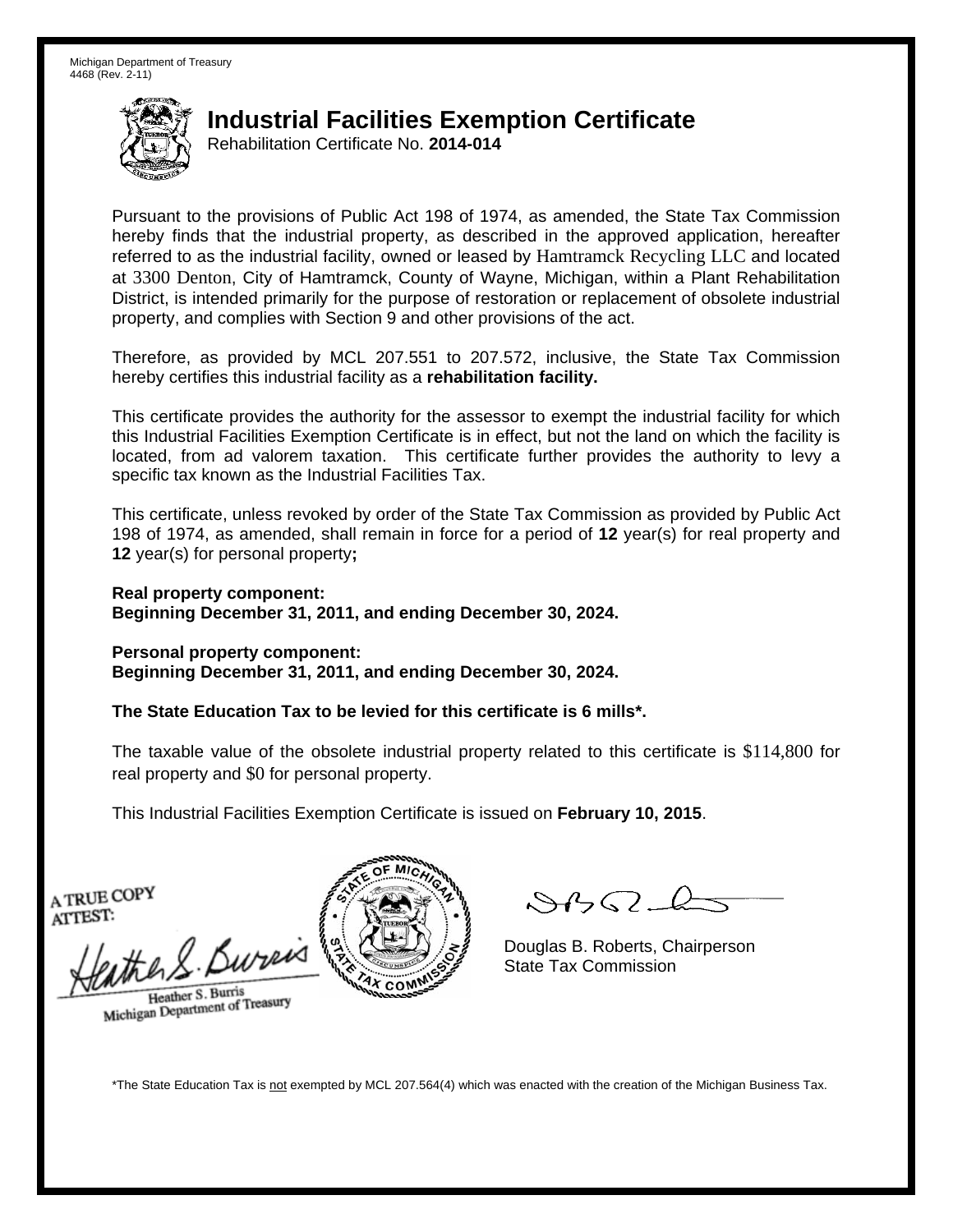

R. KEVIN CLINTON STATE TREASURER

February 18, 2015

Kevin Bacon Van Pelt Industries, LLC Po Box 541 Grand Haven, MI 49417

RICK SNYDER GOVERNOR

Dear Sir/Madam:

Pursuant to the requirements of Public Act 198 of 1974, as amended, the State Tax Commission (Commission) has issued an Industrial Facility Exemption Certificate numbered 2015-021, to Van Pelt Industries, LLC, located in City of Grand Haven, Ottawa County. This certificate was issued at the February 10, 2015 meeting of the Commission and the investment amounts approved are as follows:

Real Property: \$600,000

Personal Property: \$0

The State Education Tax to be levied for this certificate is 6 mills.

In accordance with MCL 24.304, the local unit of government or applicant has sixty days from the date of this letter to request a hearing to correct an error contained in the enclosed certificate.

Notification of completion of this project shall be filed with the Commission within 30 days of project completion. Within 90 days of project completion, a report of final costs shall be filed with the assessing officer of the local unit and the Commission.

If you have further questions regarding the issuance of this industrial facility exemption certificate, please call 517-373-3302.

Sincerely,

Kelli-Sorr

Kelli Sobel, Executive Director State Tax Commission

Enclosure cc: Michael R. Galligan, Assessor, City of Grand Haven